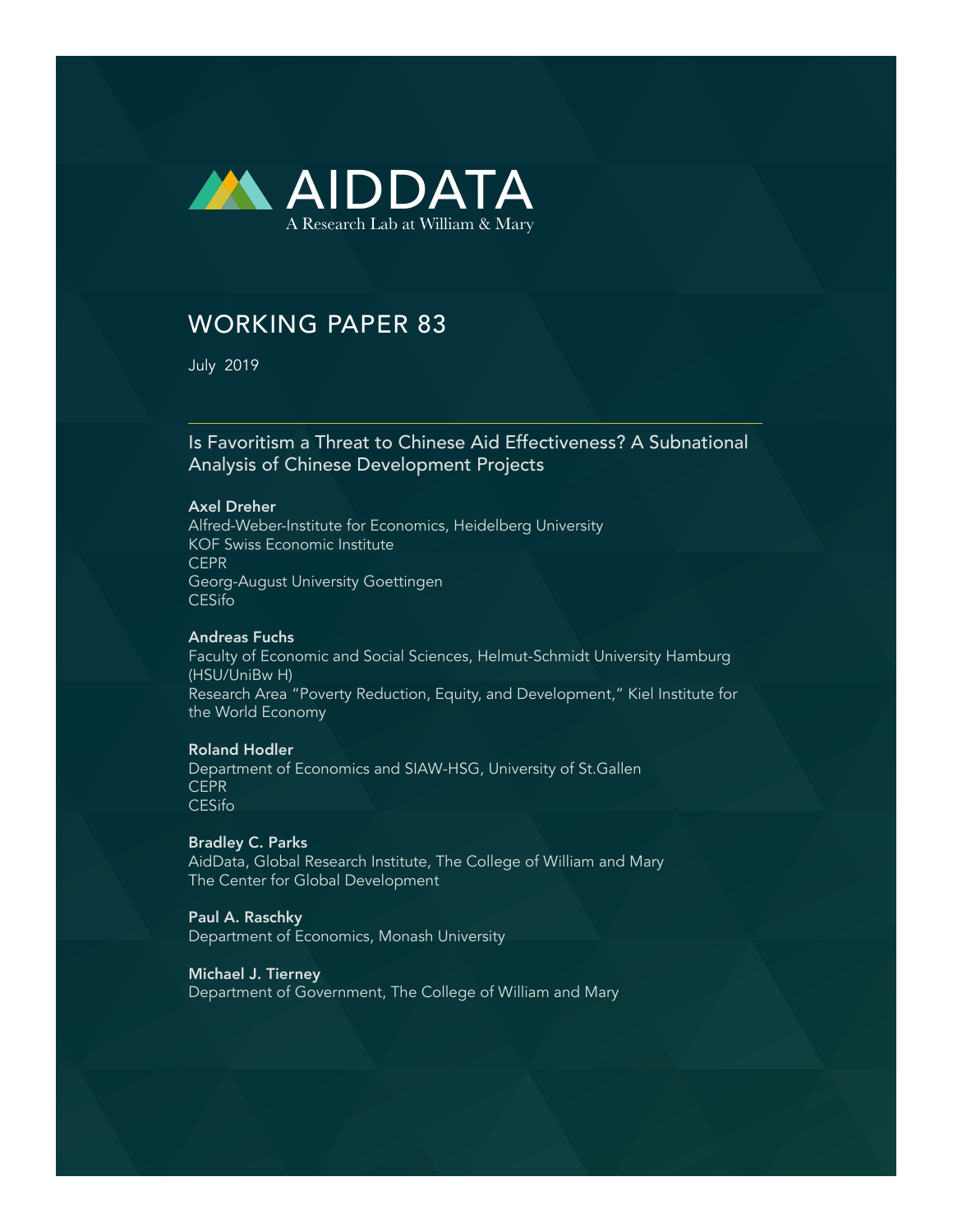## Abstract

Chinese aid comes with few strings attached, allowing recipient country leaders to use it for domestic political purposes. The vulnerability of Chinese aid to political capture has prompted speculation that it may be economically ineffective, or even harmful. We test these claims by estimating the effect of Chinese aid on subnational economic development — as measured by per-capita nighttime light emissions — and whether this effect is different in politically favored jurisdictions than in other parts of the country. Contrary to the conventional wisdom, we do not find that the local receipt of Chinese aid undermines economic development outcomes at either the district level or provincial level. Nor does political favoritism in the allocation of Chinese aid towards the home regions of recipient country leaders reduce its effectiveness. Our results from 709 provinces and 5,835 districts within 47 African countries from 2001-2012 demonstrate that Chinese aid improves local development outcomes, regardless of whether such aid is allocated to politically consequential jurisdictions.

## Author Information

#### Axel Dreher

Alfred-Weber-Institute for Economics, Heidelberg University KOF Swiss Economic Institute CEPR Georg-August University Goettingen CESifo mail@axel-dreher.de

#### Andreas Fuchs

Faculty of Economic and Social Sciences, Helmut-Schmidt University Hamburg (HSU/UniBw H) Research Area "Poverty Reduction, Equity, and Development," Kiel Institute for the World Economy mail@andreas-fuchs.net

#### Roland Hodler

Department of Economics and SIAW-HSG, University of St.Gallen CEPR CESifo roland.hodler@unisg.ch

#### Bradley C. Parks

AidData, Global Research Institute, The College of William and Mary The Center for Global Development bparks@aiddata.org

#### Paul A. Raschky

Department of Economics, Monash University Paul.Raschky@monash.edu.au

#### Michael J. Tierney

Department of Government, The College of William and Mary mjtier@wm.edu

*JEL classification: D73, F35, O19, O47, P33, R11* 

*Keywords: foreign aid, development finance, aid effectiveness, favoritism, economic growth, Africa, China* 

The views expressed in AidData Working Papers are those of the authors and should not be attributed to AidData or funders of AidData's work, nor do they necessarily reflect the views of any of the many institutions or individuals that may acknowledged in this work.

### Acknowledgements

The authors thank Humanity United and the Hewlett Foundation for the generous funding that made this research possible. Axel Dreher and Andreas Fuchs are grateful for generous support from the German Research Foundation (DFG) in the framework of the project "The Economics of Emerging Donors in Development Cooperation" at Heidelberg University (DR 640/5-1 and FU 997/1-1). Roland Hodler and Paul Raschky are grateful for generous support from the Australian Research Council (ARC DP150100061). This study benefited from comments made by conference participants at the Development Economics Conference "Goettinger Schule" at the University of Goettingen (June 2016), the Workshop on "Global Challenges" at the Università degli Studi di Milano Bicocca (June 2016), the China Economics Summer Institute at the Hong Kong University of Science and Technology (August 2016), the Annual Meeting of the American Political Science Association in Philadelphia, the Frisch-PRIO Workshop on Foreign Aid in Oslo (September 2016), the Scientific Conference of the European Development Network at the University of Bonn (December 2016), the BNUBS-GATE Workshop at Heidelberg University (July 2017), and the Annual Meeting of the American Political Science Association in San Francisco (September 2017). We are also grateful for comments received at research seminars at Villanova University (September 2016), University of Western Australia, University of Passau (October 2016), Helmut-Schmidt-University Hamburg, University of Duisburg-Essen (January 2017), University of Mannheim (March 2017), University of Goettingen (July 2017), Development Economics Network Berlin (November 2017), Sapienza University of Rome (December 2017), University of Potsdam (January 2018), DIAL Paris (June 2018), University of Siegen (January 2019), University of Kiel (January 2019), University of Essex (March 2019), IE University Madrid (May 2019), Vienna University of Economics, and Bocconi University (June 2019).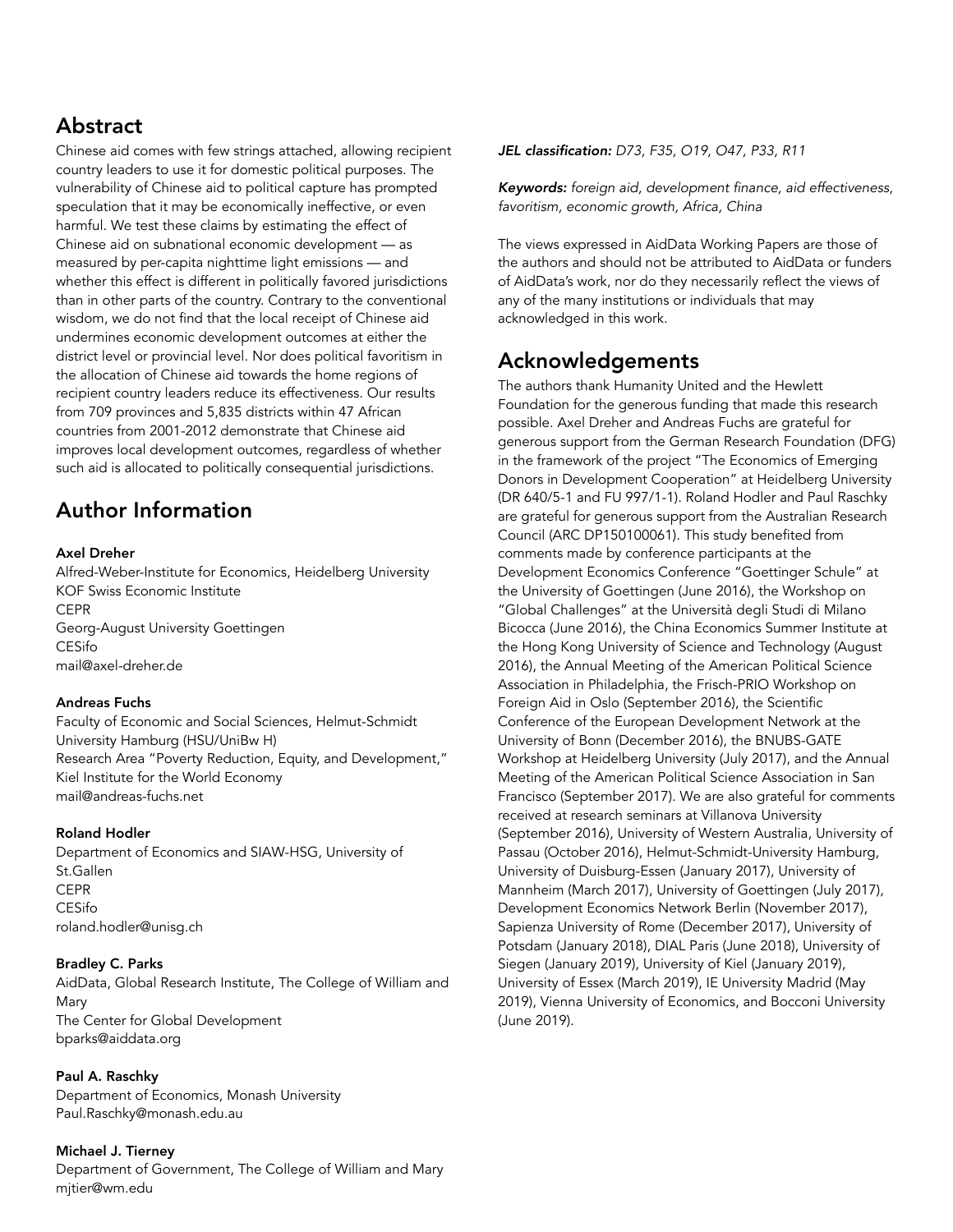### 1 Introduction

Critics of Chinese aid claim that it bankrolls politically motivated and economically inefficient ("white elephant") projects, which would not be funded by Western aid agencies. There is some empirical evidence to support this claim. Dreher et al. (2019) use geocoded Chinese and World Bank project data to test whether donors with widely divergent systems for vetting candidate projects are differentially vulnerable to political capture. They find that Chinese aid disproportionately benefits the home regions of political leaders in host countries, and that this effect is particularly strong in the run-up to executive elections and when executive elections are more competitive. Yet they find no evidence that World Bank projects favor the home regions of political leaders.<sup>1</sup>

The vulnerability of Chinese aid to political capture has prompted speculation that it may be economically ineffective, or even harmful. For example, The Economist (2017) has argued that "China seems to be repeating many of the mistakes made by Western donors and investors in the 1970s, when money flowed into big African infrastructure projects that never produced the expected economic gains." U.S. National Security Advisor John Bolton has gone a step further, charging that "[t]he predatory practices pursued by China ... stunt economic growth in Africa" (Bolton 2018).

In political science and economics, the conventional wisdom suggests that aid—and other forms of public expenditure—allocated according to political criteria will be less effective at improving economic development outcomes than public expenditure allocated according to need and efficiency considerations. Political pressures can result in the approval of lower-quality projects that would not otherwise be financed (Dreher et al. 2018). They can also result in higher rates of project non-completion (Williams 2017). There is even evidence that public expenditure can improve short-run economic outcomes in politically consequential jurisdictions (around the time of elections), and yet undermine longer-run economic outcomes in the very same localities (Labonne 2016).

Therefore, if political capture reduces the effectiveness of aid and Chinese aid is more vulnerable to political capture than Western aid, one would not expect Chinese aid projects to substantially improve economic development outcomes in the subnational jurisdictions where they are implemented.<sup>2</sup> There are, however, reasons that politically motivated

<sup>&</sup>lt;sup>1</sup>Whereas the World Bank has institutionalized the use of ex ante, cost-benefit analysis to screen project proposals and reduce the probability of approving politically-motivated projects, Chinese development finance institutions have not (Dreher et al. 2019).

<sup>2</sup>Recent studies that attempt to get traction on the link between the allocation and effectiveness of aid include Rajan and Subramanian (2008), Clemens et al. (2012), Brückner (2013), and Dreher and Langlotz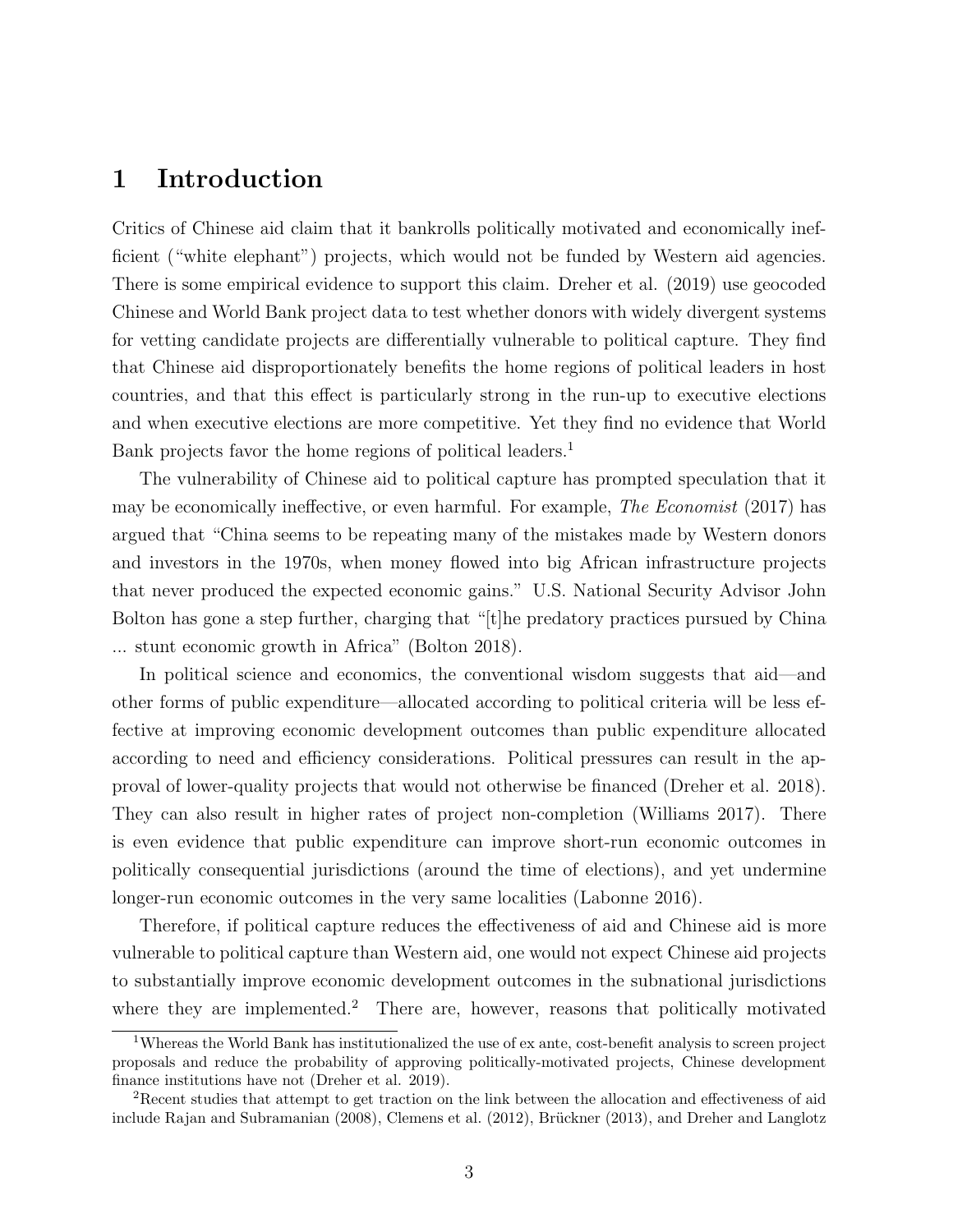aid may be just as effective as other types of aid (Dreher et al. 2013). If many unfunded investment projects exist and they offer similar potential economic returns, choosing among these projects according to political criteria might not reduce the effectiveness of aid. Also, regardless of the motivations of those who influence aid allocation decisions, aid agency staff and their contractors may seek to implement effective programs.

Perhaps most importantly, Chinese aid is different from Western aid on several dimensions other than its vulnerability to political capture. Chinese development projects might still generate more economic growth than Western development projects for two reasons: the high level of priority that China assigns to creating "growth poles" through the geographical co-location of projects, and the speed with which it implements largescale infrastructure projects. China, unlike Western donors, avoids funding stand-alone projects. It prefers to support a coordinated set of projects that support a host country's broader economic development strategy (Chin and Gallagher 2019).<sup>3</sup> As a result, it often co-locates a complementary set of projects in an effort to develop clusters of interconnected firms, nurturing local markets, crowding-in additional investment, and catalyzing economic agglomeration.<sup>4</sup>

China also has a reputation for implementing large-scale infrastructure projects more efficiently than Western donors. During his tenure as the President of Senegal, Abdoulaye Wade admonished Western donors for their cumbersome bureaucratic procedures, noting that "a contract that would take five years to discuss, negotiate and sign with the World Bank takes three months when we have dealt with the Chinese authorities." Swedlund (2017: 128-129) also reports that "[it] is clearly a dominant perception among many recipient-government officials that the Chinese are much faster than traditional donors at

<sup>(2019).</sup> See Doucouliagos and Paldam (2011) for a review and meta-analysis of earlier studies on aid effectiveness and Doucouliagos (2019) for a recent survey. At the subnational level, Dreher and Lohmann (2015) do not find any effect of World Bank financing on development.

<sup>3</sup>Coordinated public investment strategies have a rich intellectual history related to "big push" theory (Rosenstein-Rodan 1943, 1961). Chin and Gallagher (2019: 251) note that "[s]ome in the senior ranks of the Chinese state policy banks have drawn inspiration from ["big push" theory], including the former chief economist at the China Development Bank [CDB], Lixing Zou, who saw CDB as having played such a coordinating role within the Chinese growth miracle."

<sup>4</sup>For example, Ethiopia sought to establish itself as a hub for light manufacturing in Africa. The government has adopted an economic development plan—the Growth and Transformation Plan II—that prioritized eight industrial parks (where foreign investors would benefit from high-quality infrastructure, tax breaks, and special regulatory facilitation) by 2020. China agreed to build one of these industrial parks in the city of Hawassa, which is located nearly 900 kilometers from the nearest seaport. However, in an effort to maximize exports from this special economic zone, China also agreed to reduce the cost of transportation by financing the construction of two expressways that link the industrial park in Hawassa to a dry port in Mojo (only 184 kilometers away) and a railway that links the same dry port to a seaport in Djibouti.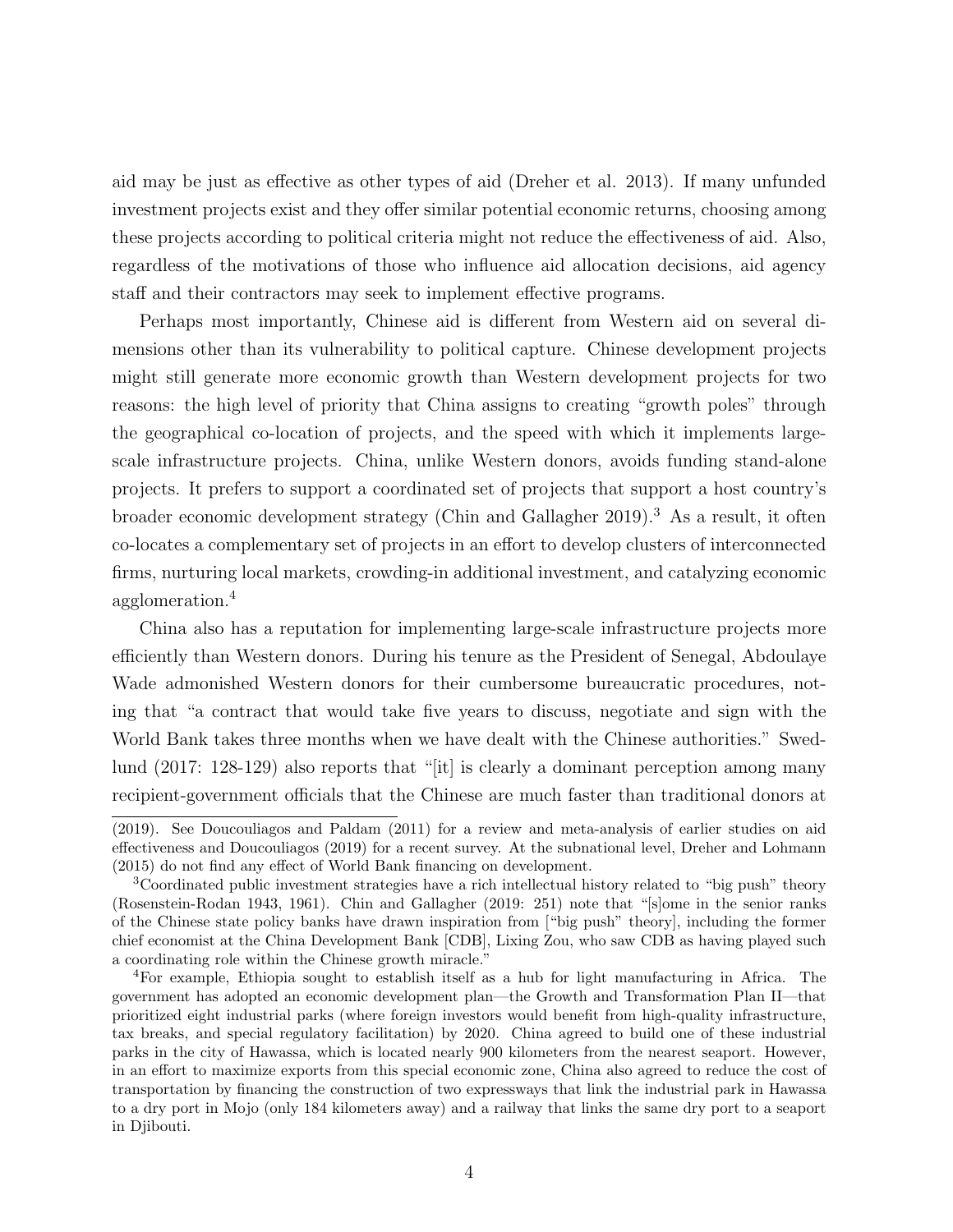getting things done. One donor official recounted ... having it explained to him that, if a traditional donor wants to build a road in 2012, the process needs to start in 2007. If the Chinese are going to build the same road, they start in 2011, and it is finished in 2012."

This paper is the first to quantify the economic effects of Chinese aid at subnational scales across a large number of developing countries. To the best of our knowledge, it is also the first to systematically analyze the untested assumption that political favoritism reduces the effectiveness of Chinese aid.<sup>5</sup> Relying on a new geocoded dataset of Chinese aid projects in Africa over the 2000-2011 period, we test whether Chinese aid undermines subnational economic development outcomes. Using subnational units of observation allows us to explore differences in Chinese aid effectiveness within countries. We thus hold everything constant that affects (i) national-level outcomes (e.g., macroeconomic policies, institutions, interstate conflicts) and (ii) China's bilateral relations with African countries (e.g., diplomatic relations, state visits) in a given year. To the extent that Chinese aid projects are ineffective or harmful because of political favoritism, this will result from factors below the country level. Such analysis requires geocoded data.

We further disentangle the importance of (domestic) political motives for the effectiveness of aid by testing whether a specific type of favoritism that shapes the subnational allocation of aid from China—but not the World Bank—reduces the economic impact of its aid. Dreher et al. (2019) show that Chinese aid disproportionately benefits the birth regions of political leaders in recipient countries in order to improve the leaders' electoral prospects. Making use of this China-specific indicator of favoritism, we test whether projects that are allocated to a subnational jurisdiction at the time a politician who was born in this region is the country's leader are less effective than projects given to the same region at other times.

We construct a new instrumental variable that combines geographical variation in the probability that a subnational region receives Chinese aid with exogenous temporal variation in the supply of Chinese aid that results from China's production of steel.<sup>6</sup> The Chinese government considers steel to be a strategically important commodity and therefore maintains excess production capacity. This strategy results in a time-varying surplus of steel, some of which China then uses for aid projects in Africa. To test whether political favoritism makes Chinese aid less effective, we introduce an interaction term that indicates

<sup>&</sup>lt;sup>5</sup>For ease of exposition, we use the term "aid" to refer to all official financing flows (Official Development Assistance and Other Official Flows).

<sup>&</sup>lt;sup>6</sup>Since we have introduced this instrument in the working paper version of this paper, subsequent work has adopted it for different research questions. Examples are Gehring et al. (2018), and Humphrey and Michaelowa (2019).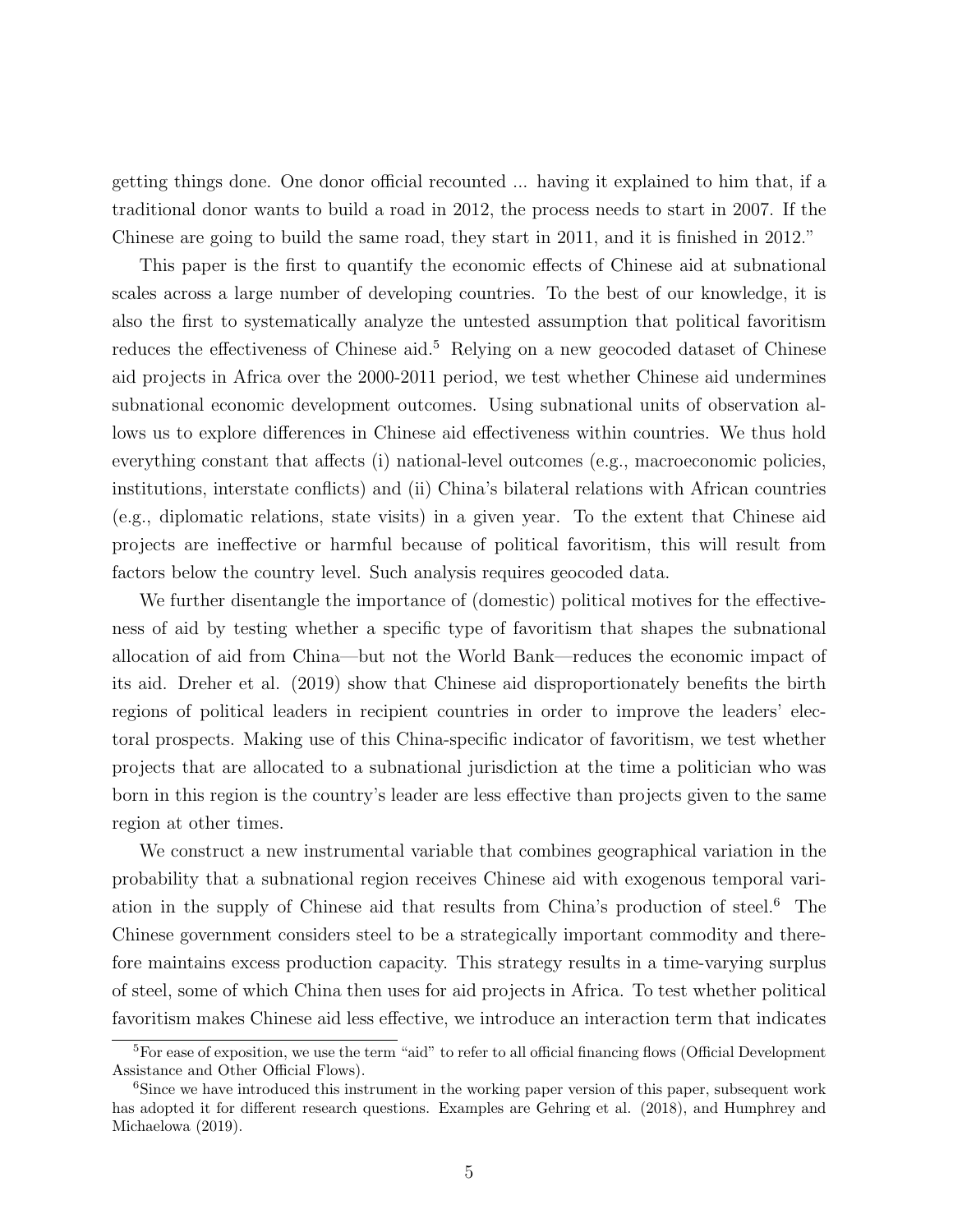whether aid has been given to a region at a time when the country's leader was born there. To the extent that such political favoritism reduces the effectiveness of aid, we expect to observe a negative interaction effect, which would imply that the average project allocated to a birth region is less effective than projects in the same region at other times.

Our empirical findings show that Chinese projects accelerate rather than reduce economic growth at subnational scales. We also find no evidence that Chinese projects in birth regions of political leaders are less effective than projects given to the same region at other times. Hence, neither does Chinese aid reduce growth on average, nor does the favoritism towards leaders' birth regions involved in its allocation reduce the effectiveness of its aid. Nevertheless, these results suggest that political favoritism in the allocation of Chinese aid has non-trivial distributional implications. Given that the birth regions of political leaders are wealthier than other regions at baseline, our results imply that Chinese aid has widened economic inequalities between politically-privileged and politically-marginalized jurisdictions in Africa.

### 2 Data and Method

We analyze the development effects of Chinese aid across subnational units of 47 African countries over the 2001–2012 period.<sup>7</sup> These units are administrative regions at the second (ADM2) and first (ADM1) subnational levels. ADM2 regions typically correspond to counties or districts, while the larger ADM1 regions correspond to provinces or states. We use subnational boundaries from the Database of Global Administrative Areas (GADM) and obtain 5,835 ADM2 regions and 709 ADM1 regions in the 47 African countries covered in our study.<sup>8</sup> Figure 1 shows the allocation of official financing across ADM2 regions.<sup>9</sup>

Our goal is to (i) measure the development effects of Chinese development activities across the African continent and (ii) determine whether political favoritism involved in the allocation of aid reduces its effectiveness. Despite many initiatives to move "beyond GDP," GDP statistics at the provincial and district level would constitute a good starting point to measure development for our purposes. However, most countries in Africa lack (reliable) subnational GDP data. We thus follow a growing stream of research and proxy

<sup>7</sup>We exclude Western Sahara, a disputed territory, Somalia for the absence of a central government, and the five small island states of Cape Verde, Comoros, Mauritius, São Tomé and Príncipe, and Seychelles.

<sup>8</sup>The GADM database includes subnational boundaries only at the ADM1 level for Egypt, Equatorial Guinea, Lesotho, Libya, and Swaziland. We use ADM1 regions for these countries instead in our ADM2 level analysis.

<sup>9</sup>Figure A.2 in the Appendix presents the corresponding map for ADM1 regions.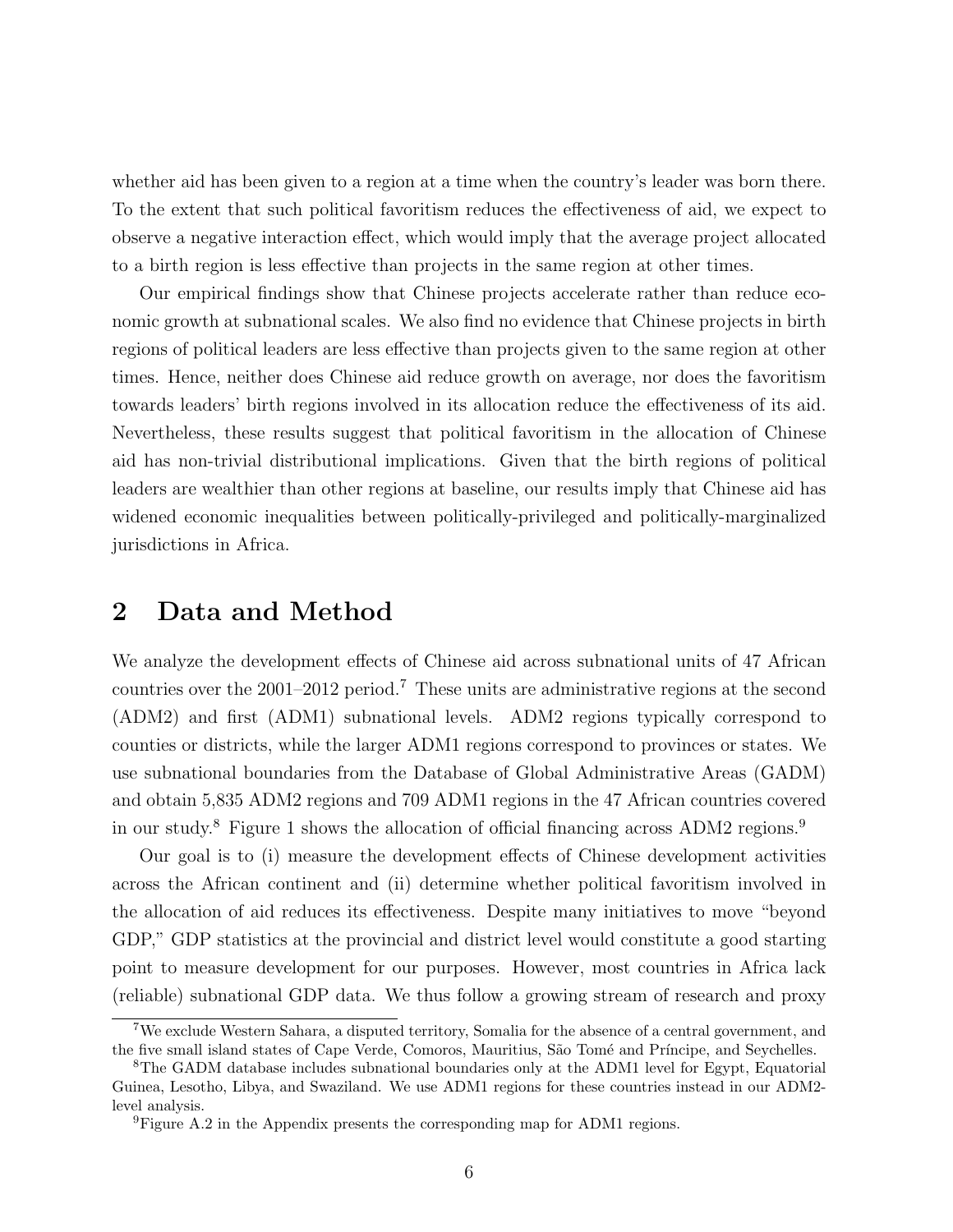subnational development with nighttime light emissions (e.g., Chen and Nordhaus 2011; Henderson et al. 2012; Michalopoulos and Papaioannou 2013, 2014; Hodler and Raschky 2014a, 2014b, Dreher and Lohmann 2015; Kuhn and Weidmann 2015; Ahlerup et al. 2017; Briggs 2018). Weather satellites from the U.S. Air Force circle the Earth 14 times a day and measure light intensity. The National Oceanic and Atmospheric Administration (NOAA 2014) uses these satellite measures of light intensity from evenings during the dark half of the lunar cycle in seasons when the sun sets early. It removes observations that are likely to be affected by, e.g., cloud coverage, fires or other ephemeral lights. The resulting annual dataset provides information on nighttime light emissions for pixels that correspond to slightly less than one square kilometer. The measure ranges between 0 to 63, with higher values representing higher levels of nighttime light. Henderson et al. (2012) and Hodler and Raschky (2014a) show that changes in nighttime light intensity are highly correlated with changes in national and subnational GDP, respectively. What is more, nighttime light intensity is also a good proxy for local human development outcomes (Weidmann and Schutte 2017; Bruederle and Hodler 2018).

Our dependent variable is defined as the log of nighttime light per capita and labelled  $Lightpc_{ict}.$ <sup>10</sup> We use a measure of nighttime light per capita, which is arguably a better predictor of GDP per capita than nighttime light per area (Cogneau and Dupraz 2014).

To track China's development footprint across African regions, Dreher et al. (2019) introduced a new georeferenced Chinese aid dataset. It provides locational details on each project from AidData's Chinese Official Finance to Africa Dataset (Strange et al. 2017).<sup>11</sup> Dreher et al. (2019) applied the geocoding procedure described in Strandow et al. (2011) and used a double-blind system, where two coders employ a defined hierarchy of geographic terms and independently assign uniform latitude and longitude coordinates, information about the precision of the data, and standardized names to each geographic feature of

<sup>&</sup>lt;sup>10</sup>We follow Michalopoulos and Papaioannou (2013, 2014), and Hodler and Raschky (2014a, 2014b), among others, in adding 0.01 to the average nighttime light intensity before taking its logarithm. Doing so ensures that we do not lose observations with a reported nighttime light intensity of zero.

<sup>&</sup>lt;sup>11</sup>This dataset was assembled using AidData's Tracking Underreported Financial Flows (TUFF) method, which synthesizes and standardizes a large amount of unstructured information in the public domain. In total, it covers 1,650 projects committed to 49 African countries, amounting to approximately US\$ 83.3 billion in official financing over the 2000–2012 period. Given potential concerns about the comprehensiveness of the 2012 data of the 1.1 version of AidData's Chinese Official Finance to Africa dataset, we follow Strange et al. (2017) and Dreher et al. (2019) and exclude 2012. To the extent possible, officially-financed Chinese projects are coded as either "ODA-like" or "OOF-like" based upon the OECD criteria for Official Development Assistance (ODA) and Other Official Flows (OOF). In cases when a project cannot be clearly categorized as ODA or OOF, they are assigned to a residual category called "Vague (Official Finance)." Financial values are available for  $65\%$  of the projects. We show in Section 3.2 that the incomplete information on financial values is not driving our results.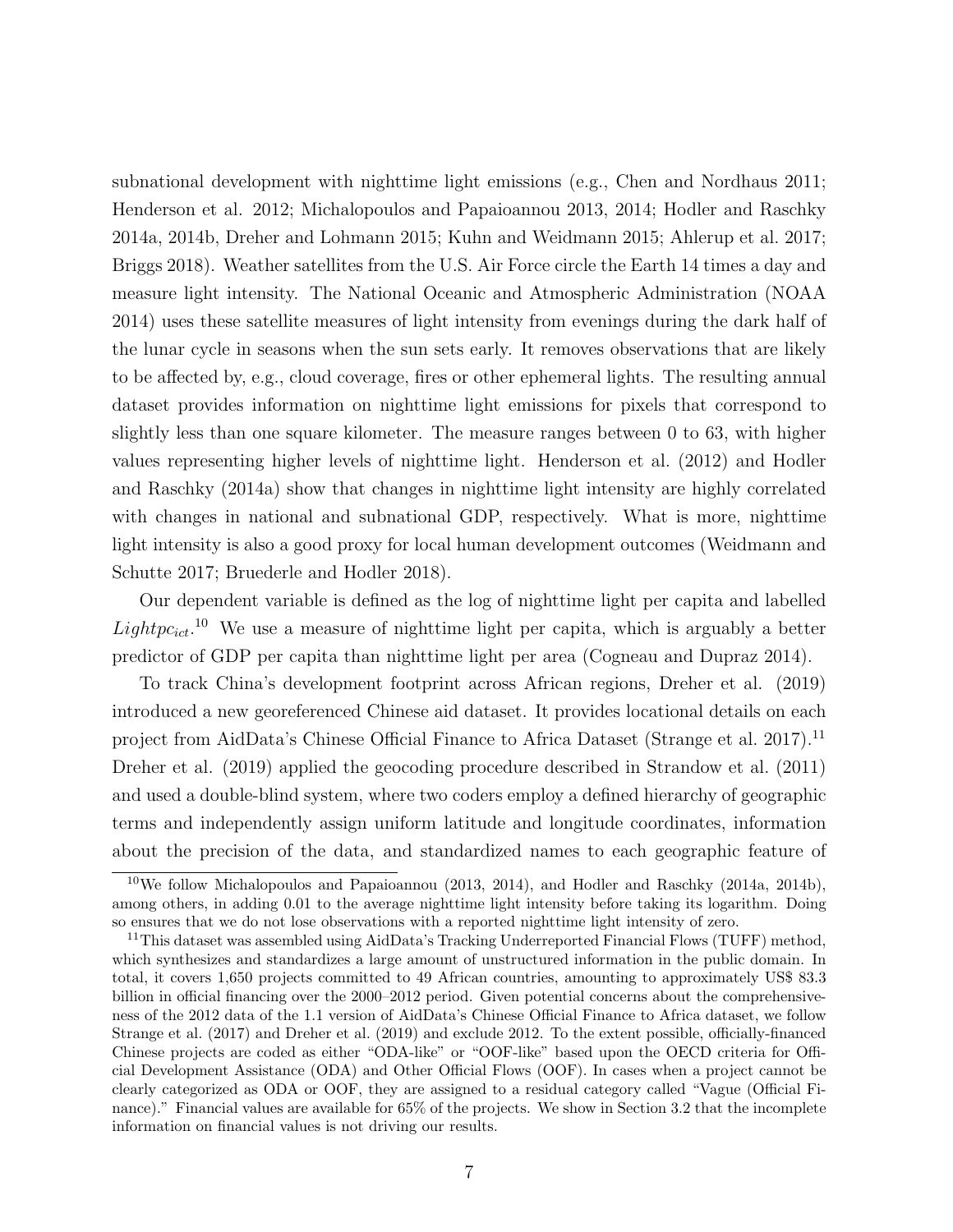interest (see Dreher et al. 2019 for details).<sup>12</sup> The resulting georeferenced dataset contains 1,575 project locations geocoded at the ADM2 level and 1,898 project locations at the ADM1 level.<sup>13</sup> Despite the short time since the dataset's public release, the georeferenced Chinese aid dataset has already been used in a number of subnational studies of Chinese aid (e.g., BenYishay et al. 2016; Brazys et al. 2017; Isaksson and Kotsadam 2018a, 2018b; Gehring et al. 2018).

Our variable of interest,  $Aidpc_{ict}$ , is the amount of all Chinese official financing flows to region i in country c and year t in constant 2009 US\$ divided by the population size of region i at time t. In keeping with the aid effectiveness literature at large, we exclude non-binding pledges and suspended projects. We also use (logged) Chinese funding per capita rather than the (logged) absolute amount of Chinese funding in our main analysis because the overall effects of such funding should differ depending on whether it is given to a more or less populous region.

Our measure of a region's population size is based on high-resolution data on the spatial distribution of the world population from the Center for International Earth Science Information Network (CIESIN).

Table A.1 in the Appendix provides summary statistics at the level of ADM2 regions. We estimate the following regression equation:

$$
Lightpc_{ict} = \alpha_{ct} + \delta_{ic} + \varphi Aidpc_{ict-\tau} + \nu_{ict},\tag{1}
$$

where  $\alpha_{ct}$  represents country-year-fixed effects, and  $\delta_{ic}$  are region-fixed effects.  $\varphi$  is our coefficient of interest that will enable us to evaluate the development effects of Chinese aid. We cluster standard errors by country.

With the data in our sample, identifying a causal effect of Chinese aid on local economic growth is challenging. Compared to most cross-country aid effectiveness studies, our dataset covers a relatively short period of time. Our estimation method might therefore prevent us from identifying significant effects even if such effects exist. Also, given the fragility of aid effectiveness results at the cross-country level (Doucouliagos and Paldam 2011; Roodman 2015), it might be overly ambitious to detect significant treatment effects for Chinese financial flows alone. In comparison to the joint contributions of all Western

 $12$  For projects with more than one location, they georeferenced all locations. Because we do not observe financial values at the project-location level but only at the project level, we spread project amounts equally across all locations identified in each project.

<sup>&</sup>lt;sup>13</sup>These numbers are about half the total number of locations the database covers because of imprecise information on the exact locations of many projects.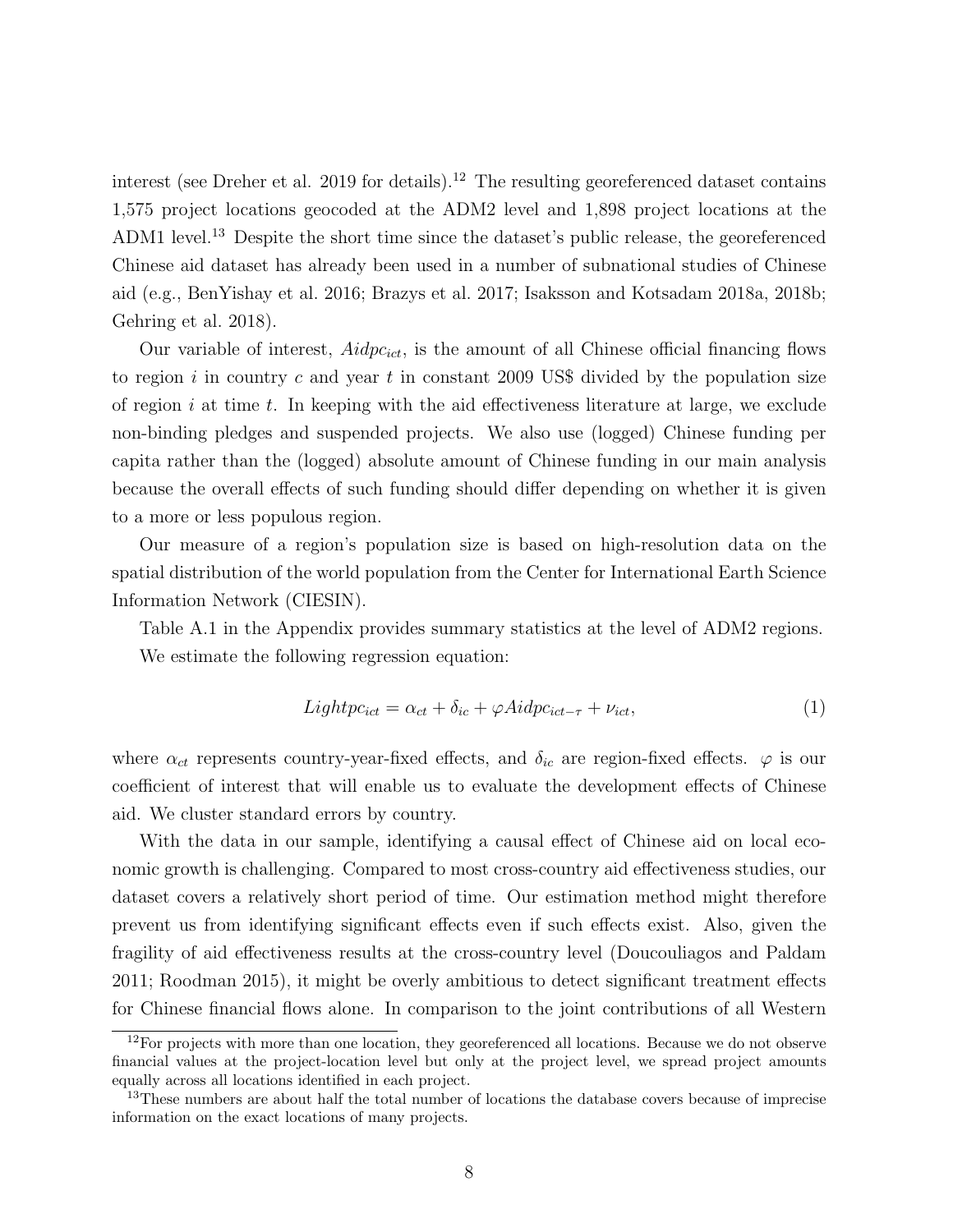donors, which is typically the focus of such analyses, Chinese financial flows are small. On the other hand, it might be easier to detect treatment effects if development projects primarily affect local outcomes but fail to measurably increase overall economic growth at the country level (Dreher and Lohmann 2015).

We use the lag of  $Adjer_{ict-\tau}$  (where  $\tau \in \{1, \ldots, 5\}$ ) to account for delays between the time of commitments and the construction of light-emitting assets.<sup>14</sup> The time period covered thus ranges between 2001-2012 for  $\tau = 1$  and 2005-2012 for  $\tau = 5$ .

Although we use up to five lagged values and include region- and country-year-fixed effects in our aid effectiveness regressions, an obvious concern is that Chinese financial commitments and nighttime light are simultaneously determined by other time-variant factors that are unobserved. To address this concern, we apply a two-stage least squares (2SLS) approach inspired by Nunn and Qian (2014). Our instrumental variable is an interaction that exploits exogenous time variation in China's production of steel and cross-sectional variation in the recipient countries' likelihood to receive Chinese aid. Our exogenous source of time variation in Chinese funding is the (logged) annual amount of Chinese steel production (in thousand tons), labeled  $Steel_{t-\tau}$  (data from the World Steel Association 2010, 2014). China is the world's leading producer and exporter of steel (Stratfor 2016). The Chinese government considers steel to be a commodity of strategic importance and has facilitated the rapid expansion of its production by, among other things, heavily subsidizing Chinese state-owned enterprises (SOEs). It has a track record of generating an oversupply of steel (Zheng et al. 2009) and looking for overseas markets where it can "dump" its steel products at artificially low prices (Spegele and Miller 2016; Stratfor 2016).<sup>15</sup> Copper (2016: 166) notes that "[i]n 2005, a high official in China spoke of serious overproduction in 11 sectors of the Chinese economy, including cement, steel, textiles, and autos" and "[f]oreign aid and external investing [...] were the means used to increase exports of overproduced goods."<sup>16</sup> For these reasons and because the majority of Chinese development projects in Africa require some form of construction activity, Chinese official financing commitments

<sup>&</sup>lt;sup>14</sup>There is sometimes a substantial lag between the funding committed by Western donors, when such funding is disbursed, and when it produces results (see Dreher et al. 2018). According to the data from Bartke (1989) used in Dreher and Fuchs (2015), the average Chinese aid project starts about one year after a financial agreement has been signed.

<sup>&</sup>lt;sup>15</sup>Economic indicators such as steel production also serve as indicators of leader performance at the local level, creating incentives to build excess capacity. In this context, Li and Zhou (2005) speak of an "'obsession' with economic ranking" among local leaders in China.

 $^{16}$ In this regard, Copper (2016: 2000) argues that China is taking a page out of the U.S. Government's playbook: "in the early post-World War II period when [the U.S.] had too much money and produced too many goods [it] gave extensive foreign aid and made huge foreign investment. China is doing this today."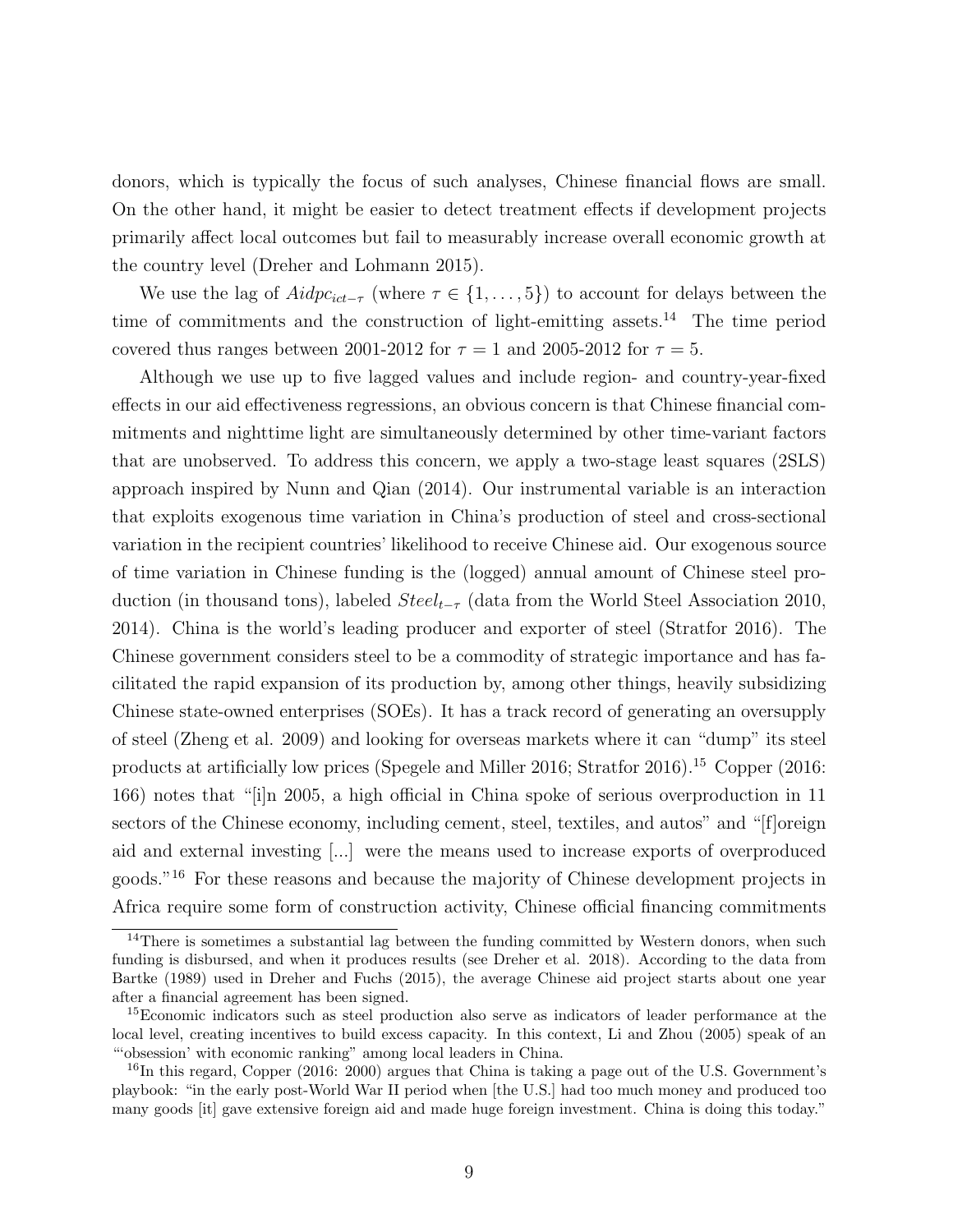to Africa should increase with the production of steel in a given year.

Steel production has prima facie credibility as part of our instrument because China's global development finance program is guided by a "going global" strategy explicitly designed to promote national exports and stimulate business for Chinese firms overseas (Davies et al. 2008; Chen and Orr 2009; Giovannetti and Sanfilippo 2009).<sup>17</sup> As such, most Chinese grants and loans are directly tied to the acquisition of Chinese goods, including steel. $^{18}$ 

To address the endogeneity of aid, we thus estimate the following first-stage regression:

$$
Aidpc_{ict-\tau} = \alpha_{ct-\tau} + \delta_{ic} + \lambda(\bar{A}_{ic} \times Steel_{t-\tau}) + u_{ict-\tau},\tag{2}
$$

where  $\bar{A}_{ic}$  is the share of years between 2001 and 2011 that region i received Chinese funding.<sup>19</sup> Hence, the instrumental variable  $\bar{A}_{ic} \times \textit{Steel}_t$  is the interaction between the propensity of region  $i$  to receive Chinese aid and logged Chinese steel production in year  $t$ .

One might be concerned that the interacted instrumental variable violates the exclusion restriction because the probability of receiving aid may directly affect economic growth or because steel production is correlated with other variables. However, our regressions control for the effect of the probability of receiving aid as well as steel production through the inclusion of region- and country-year-fixed effects. Given that we control for these fixed effects, the interaction of the two variables results in an exogenous instrument under mild assumptions (Nizalova and Murtazashvili 2016; Bun and Harrison 2019). The intuition of this approach is that of a difference-in-difference regression, where we investigate a differential effect of Chinese steel production on the amount of aid to regions with a high compared to a low probability of receiving Chinese aid. The identifying assumption is that growth in regions with differing probabilities of receiving Chinese aid will not be affected differently by changes in steel production, other than via the impact of aid, controlling for region- and country-year-fixed effects. In other words, as in any difference-in-difference

<sup>&</sup>lt;sup>17</sup>This strategy was approved in 2000, the year before our period of study begins.

<sup>&</sup>lt;sup>18</sup>Indeed, China Exim Bank specifies that, for concessional loans, "Chinese enterprises should be selected as contractors/exporters and equipment, materials, technology or services needed for the project should be procured from China ahead of other countries—no less than 50% of the procurement shall come from China" (Davies et al. 2008: 57). More broadly, many Chinese grants and loans are actually trade-finance instruments, such as export seller's credits that help Chinese firms do business in overseas markets and export buyer's credits that help firms from importing countries to buy goods and services from Chinese firms (Dreher et al. 2019).

<sup>&</sup>lt;sup>19</sup>More formally,  $\bar{A}_{ic} = 100[\frac{1}{12}\sum_{t=2000}^{2011} A_{ict}]$ , where  $A_{ict}$  is a binary indicator variable that switches to one if subnational region  $i$  in country  $c$  received any Chinese funding in year  $t$ .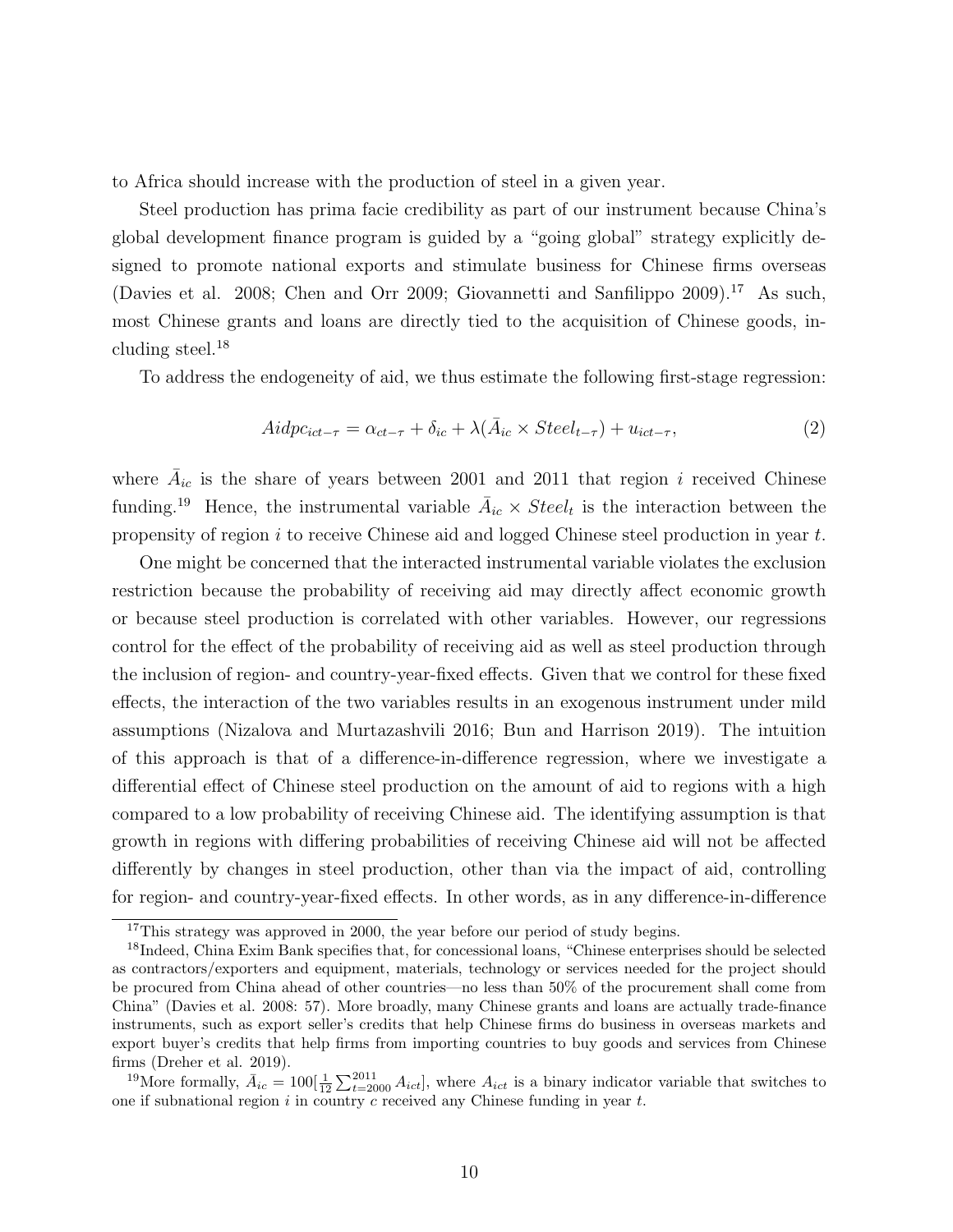setting, we rely on an (conditionally) exogenous treatment and the absence of different pretrends across groups. Controlled for country-year-fixed effects, Chinese steel production cannot be correlated with the error term and is thus clearly exogenous to the aid a region receives in a certain year. In order for different pre-trends to exist, these trends across regions with a high compared to a low probability of receiving aid from China would have to vary in tandem with year-to-year changes in steel production. As we discuss in Figure A.1 in the Appendix, we build on Christian and Barrett (2017) and show that there is little reason to believe that the parallel-trends assumption is violated in our case.

One might be concerned that steel production is correlated with overall export volumes or foreign direct investments. Potentially, regions that frequently receive Chinese aid projects are also frequent host regions of investment projects and those with close trade ties. This could imply that any differential effects of aid on growth that we observe could result from trade and investment rather than aid. To address this concern, we also show regressions that include interactions between a region's probability to receive aid— $\bar{A}_{ic}$  and the total trade flows between China and country  $c$  in year  $t$  and the total (net) foreign direct investment flows (FDI) from China to country c in year  $t$  ( $\bar{A}_{ic} \times FDI$  from China<sub>ct-τ</sub> and  $\bar{A}_{ic} \times$  Trade Flows with China<sub>ct-τ</sub>).<sup>20</sup>

We examine the consequences of favoritism more specifically by testing for differential effects of Chinese funding between birth regions and non-birth regions on local economic development. We do this because Dreher et al. (2019) show that Chinese aid—but not World Bank financing—is channeled to the leaders' birth regions. This gives us leverage to test a particular facet of favoritism involved in the allocation of Chinese aid. The average project a region receives at times it is the birth region of the country's leader consists of projects it would receive anyway, and projects it receives in addition. To the extent that the quality of the latter is significantly lower compared to projects received without favoritism involved, average project quality should decline as well. To test differential growth effects of aid in birth regions compared to other regions, we estimate the following

<sup>&</sup>lt;sup>20</sup>The control variable *Trade flows with China* is the sum of imports and exports between China and country c in year t (in million US\$). The raw data are taken from Head et al.  $(2010)$ . The control variable FDI from China is the total flow of FDI from China to country c in year  $t$  (in million US\$). The data are taken from the World Investment Report (UNCTAD 2015). We do not log FDI given that these net flows can assume negative values. We also do not log trade, as doing so reduces the power of our instrument (but does not change any of the main conclusions).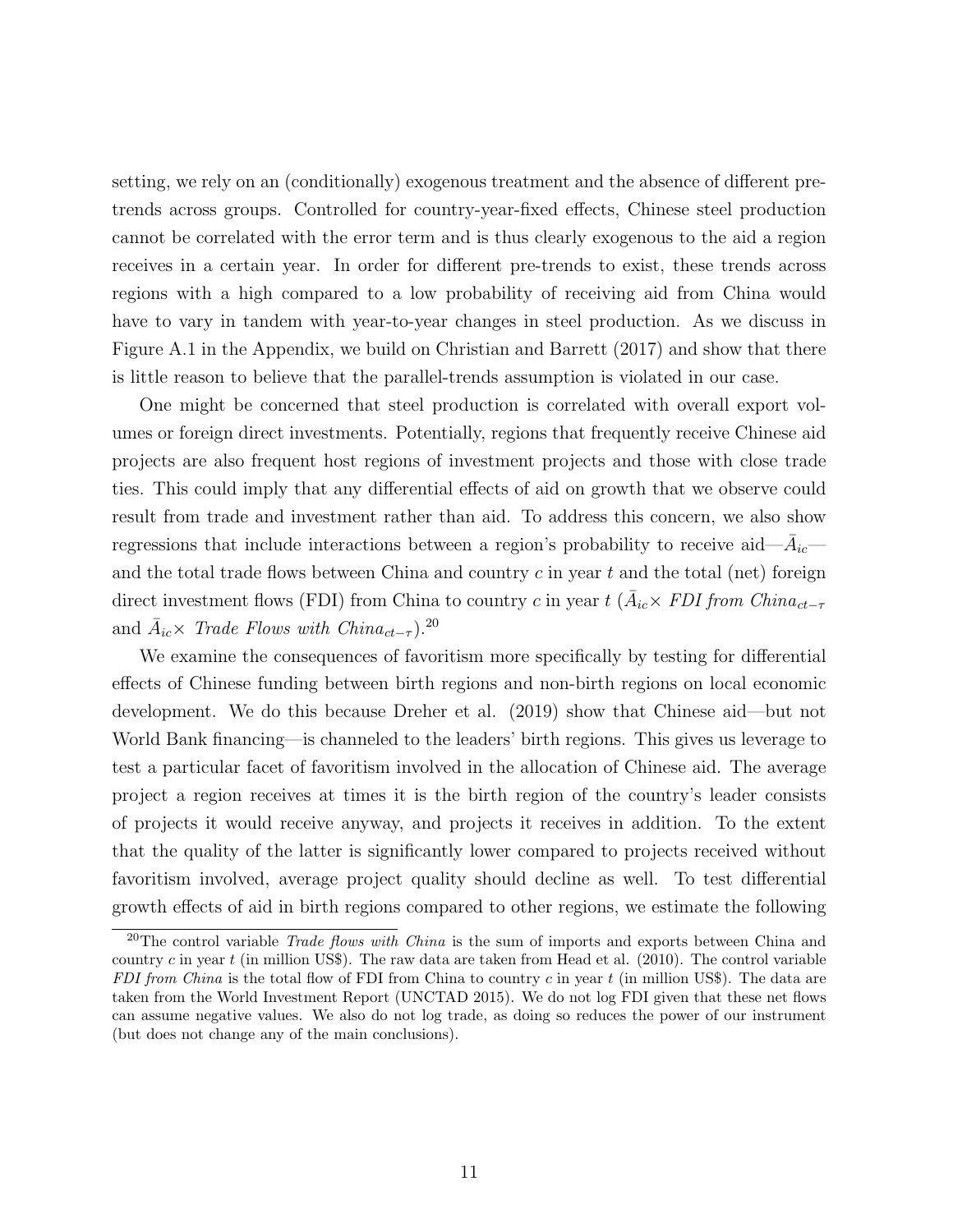regression equation:

$$
Lightpc_{ict} = \alpha_{ct} + \delta_{ic} + \varphi Aidpc_{ict-\tau} + \theta Aidpc_{ict-\tau} \times Birthregion_{ict-\tau} + \gamma Birthregion_{ict-\tau} + \nu_{ict},
$$
\n(3)

where  $\alpha_{ct}$  again represents country-year-fixed effects and  $\delta_{ic}$  region-fixed effects. We instrument the two endogenous variables— $Aidpc_{ict}$  and its interaction with  $Birthregion_{ict}$ —with the instrument for  $Aidpc_{ict}$  and its interaction with  $Birthregion_{ict}.$ <sup>21</sup>

### 3 Results

#### 3.1 Main Results

Table 1 presents our Chinese aid effectiveness results for ADM2 regions. Estimated with OLS, panel A presents correlations between Chinese official financing and per-capita nighttime light. Each column presents results for different lags of the Chinese aid variable, whereby the first row denotes the lag used in the regression. The five estimated coefficients show a positive statistically significant correlation with nighttime light per capita at least at the 5% level of significance.

These estimates do not constitute causal effects, unlike our instrumental-variables regressions to which we turn next. Panel B presents the corresponding reduced-form regressions, and Panel C the first-stage estimates. As expected, we obtain a strong and positive relationship between our instrumental variable and Chinese funding. Frequent recipient regions of Chinese aid obtain significantly larger inflows of Chinese aid at times when Chinese steel production is high. Panel D shows the results from the second stage of the instrumental-variables regressions. The coefficients of the Chinese funding variables are positive and statistically significant at least at the 5% level at all five lags. Comparing the coefficients from the different lags shows that the impact of Chinese financial commitments increases up to the third lag and then decreases again. It is not surprising that it takes

$$
Aidpc_{ict-\tau} = \alpha_{ct-\tau}^{1} + \delta_{ic}^{1} + \lambda^{1}(\bar{A}_{ic} \times Steel_{t-\tau}) + \mu^{1}(\bar{A}_{ic} \times Steel_{t-\tau} \times Birthregion_{ict-\tau})
$$
  
\n
$$
+ \gamma^{1} Birthregion_{ict-\tau} + u_{ict-\tau}^{1}
$$
  
\n
$$
Aidpc_{ict-\tau} \times Birthregion_{ict-\tau} = \alpha_{ct-\tau}^{2} + \delta_{ic}^{2} + \lambda^{2}(\bar{A}_{ic} \times Steel_{t-\tau}) + \mu^{2}(\bar{A}_{ic} \times Steel_{t-\tau} \times Birthregion_{ict-\tau})
$$
  
\n
$$
+ \gamma^{2} Birthregion_{ict-\tau} + u_{ict-\tau}^{2}
$$

 $21$ Therefore, the two first-stage regressions are: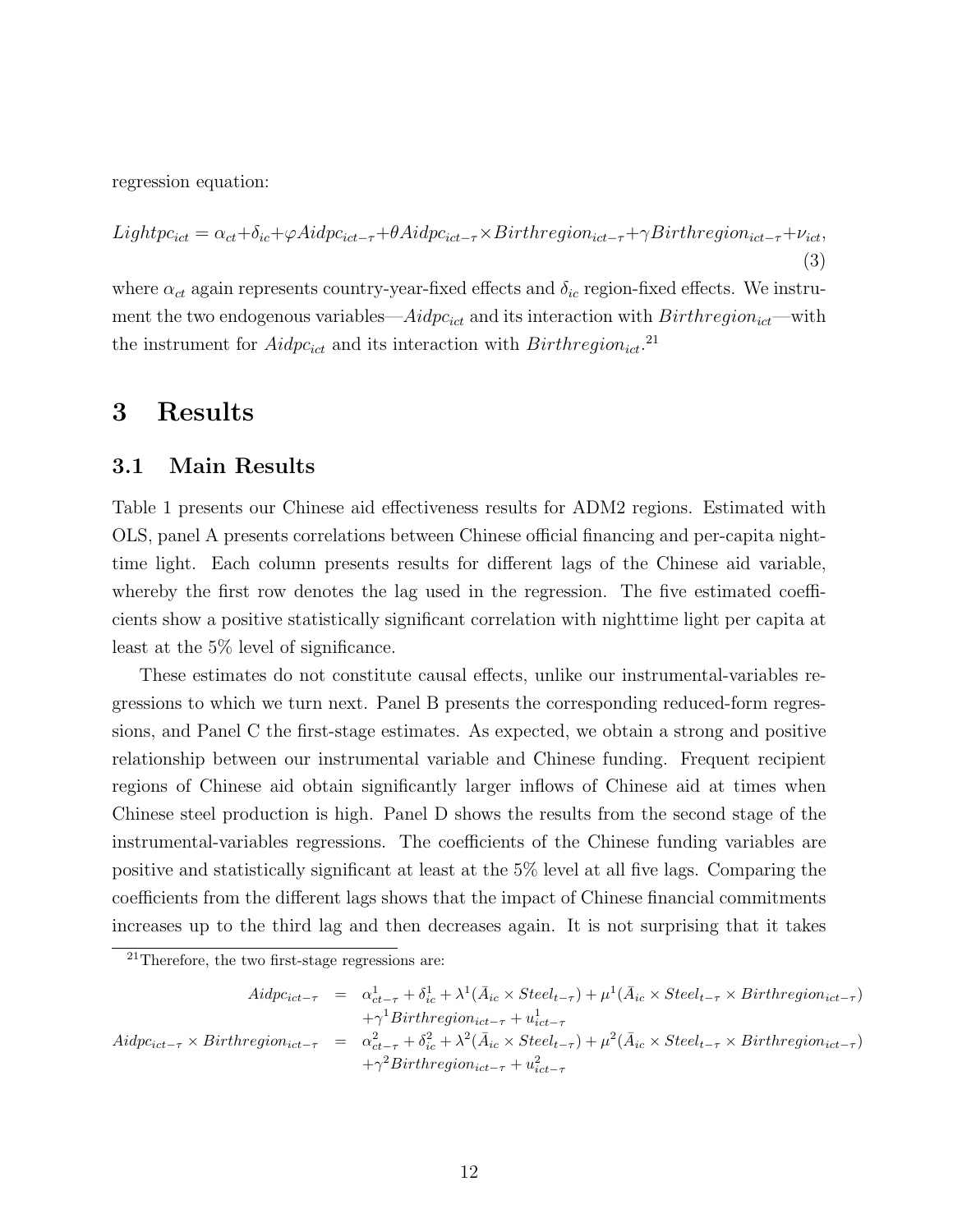time for Chinese aid to show the strongest developmental effects given that it takes on average two years from project start to completion.

In panel D we include interactions between the propensity that a subnational region receives Chinese funding and total trade and FDI activity between China and country c. While the overall pattern of the effect of Chinese funding remains similar to the results reported in panel D, the size and significance decreases in the first and second year after the financial commitment. The first-stage F-statistic for the excluded instrument is between 16 and 38 in panels D and E, suggesting that it is unlikely that our estimates suffer from weak-instrument bias.

With respect to the magnitude of the estimated impact of Chinese official financing, the coefficient in panel D (which relies on a three-year lag for aid to register impact) suggests that a 10% increase in Chinese funding leads to a 1.3% increase in per-capita light output within an ADM2 region. This corresponds to an increase in subnational GDP of around 0.39% if one applies the estimated elasticity between nighttime light and GDP of around 0.3 reported in Henderson et al. (2012) and Hodler and Raschky (2014a). This finding stands in contrast to the insignificant growth impacts of World Bank funding, which are documented by Dreher and Lohmann (2015).

Table 2 tests whether aid is less effective when it is committed at times when the national leader comes from the recipient region. As shown above, projects in birth regions are not more or less effective than those in non-birth regions: the interaction between subnational aid distribution and leader birth region is not significantly different from zero in any of the specifications using ADM2 regions. This means that aid given to birth regions has the same development effect as aid given to the same region at other times.

Taken together, our results provide evidence that China is making a positive and nontrivial impact on the local economies of African countries in the short run. The effect exceeds the amount of funding in magnitude, indicating that Chinese official finance has an effect on the local economy that goes beyond the initial investment (e.g., infrastructure installation) phase. This economic development occurs despite the favoritism its critics claim to be inherent in China's aid allocation policies. While the results in Dreher et al. (2019) confirm the importance of favoritism in the subnational allocation of Chinese aid, our findings suggest that such favoritism does not make Chinese aid any less effective.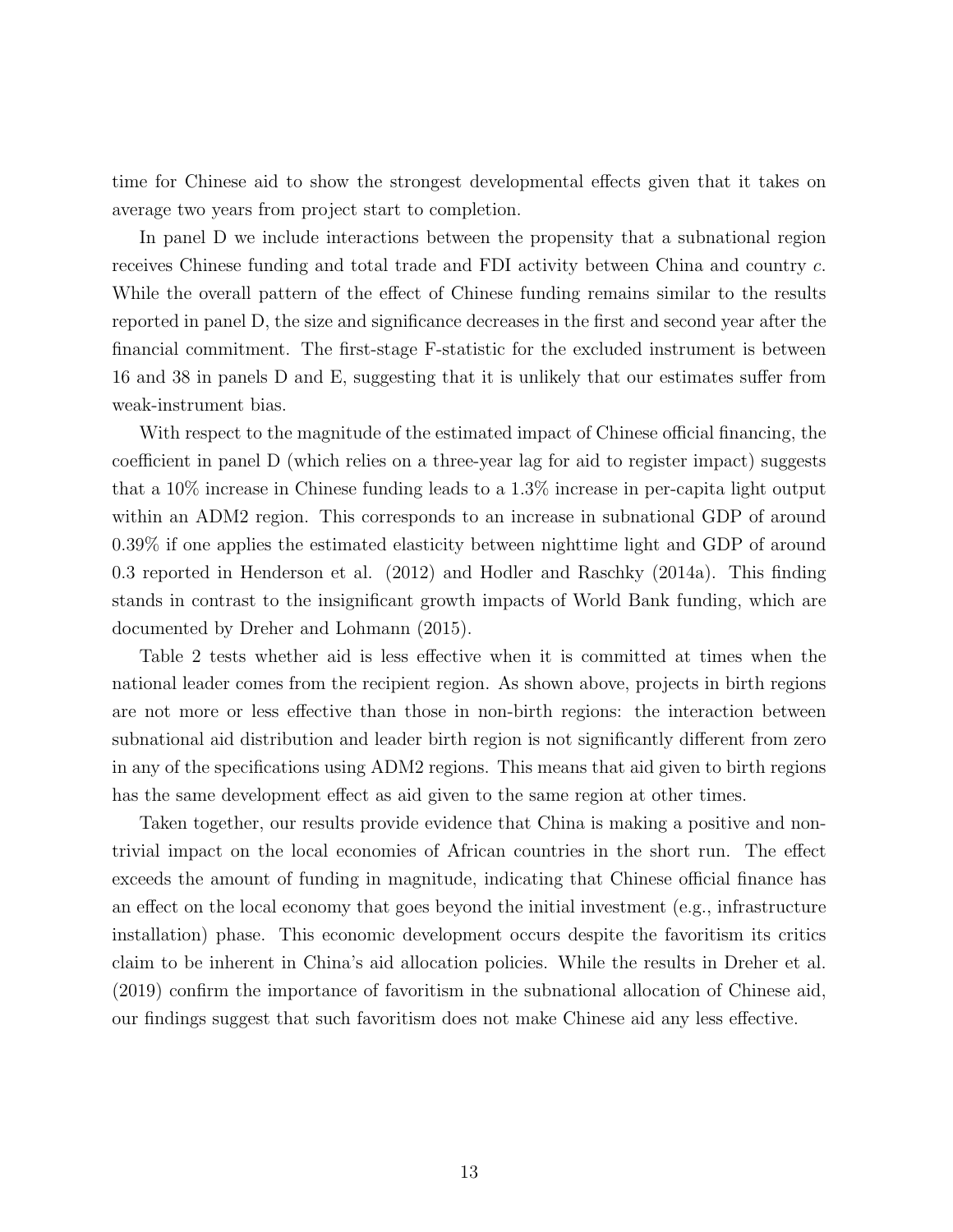### 3.2 Robustness

We now discuss various robustness tests. The corresponding tables are all in the Appendix. Tables A.2 and A.3 use ADM1 regions such as provinces or states rather than ADM2 regions such as counties and districts as units of observations. The general pattern is unchanged. While the effects of aid on nighttime light are slightly smaller and less precisely estimated, they become statistically significant in the third year at the latest. Table A.4 shows that our main findings are also robust when using 3-year averages as units of observation.

We now turn to alternative explanatory variables. Instead of the log of aid per capita, Tables A.5 and A.6 use the log of total aid flows and a binary indicator for the allocation of any aid project to the given ADM2 region in the given year, respectively. The latter is an important robustness test as 35% of the projects in the dataset (mainly scholarships and technical assistance activities) lack information on their financial values. It is reassuring that we find the same pattern as with our main explanatory variable. In Table A.7 we focus on Chinese ODA-like aid (again using the log of per-capita flows). The results are very similar as when using all Chinese development finance. In Table A.8, we restrict our attention to aid projects that would fall into the OECD category "economic infrastructure and services," which includes, among others, transport, energy and communication projects.<sup>22</sup> We again find the same pattern.

Table A.9 presents an alternative instrumental-variables approach. We proxy the regional probability of receiving Chinese funding with historical data on development projects from China during the Cold War era. Bartke (1989) collected data on 520 completed Chinese aid projects in 47 African countries over the 1956–1987 period from Chinese and secondary sources. We have georeferenced all projects and obtained 688 project locations across the African continent. We now proxy for a region's probability to receive aid in the 2000–2011 period with the share of years in which a region received Chinese funding in the 1956–1987 period. While our main conclusions hold, the first-stage F statistics are lower.

Finally, Tables A.10 and A.11 show that our results are robust to many alternative ways of clustering standard errors.

 $^{22}$ We use the probability to receive such projects rather than those to receive any project to construct our instrument. The same holds in analogy for ODA-like flows above.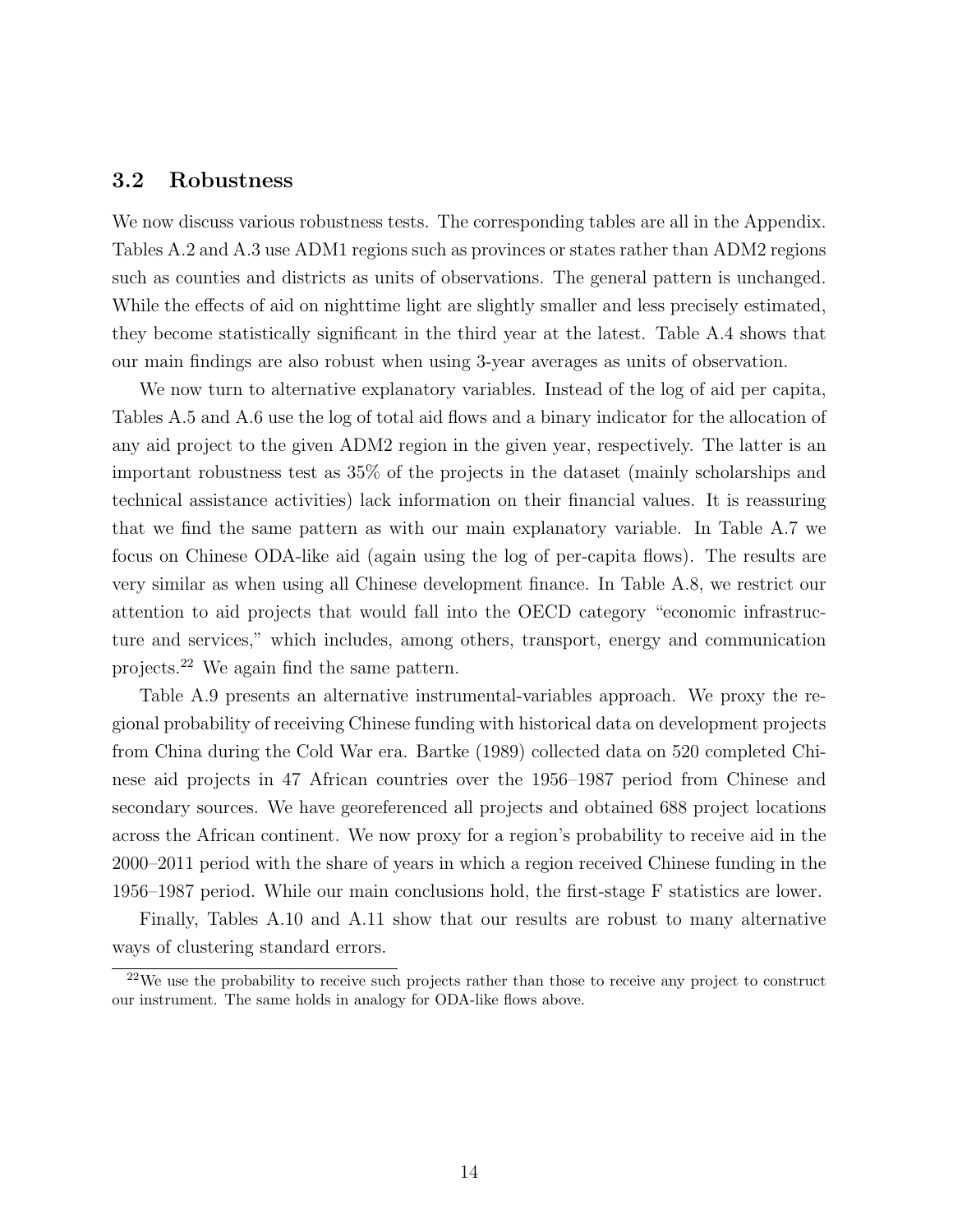## 4 Conclusions

China's critics claim that, in its zeal to help partner countries efficiently install the "hardware" of economic development (e.g., highways, railroads, dams, bridges), it has prioritized speed over quality.<sup>23</sup> China, they argue, finances poorly-designed and hastily-executed projects that provide few economic benefits, while Western donors and lenders have learned through decades of experience to design and implement development projects in more careful and sustainable ways. Yet others praise China for its ability to efficiently implement large-scale infrastructure projects without placing unreasonable administrative burdens on already overstretched public bureaucracies in recipient countries.<sup>24</sup>

While policymakers bring bluster to this debate and area studies experts bring deep knowledge of individual cases, we bring systematic quantitative data collected using transparent and replicable procedures and we provide the most rigorous econometric analysis to date of Chinese aid on economic growth in recipient countries. The estimated effects in this paper are cleaner and we are more confident in the results than in previous papers using cross-national time-series analysis.

Our results demonstrate that Chinese official finance has a small, immediate, and positive effect on per-capita nighttime light output at the district (or ADM2) level. A similar effect occurs, with some delay, in larger provinces (ADM1 level). This coefficient first increases over time and reaches the largest value in the third year after the aid commitment (both in the ADM1 and ADM2 samples). The effect clearly exceeds the amount of funding in magnitude, indicating that Chinese official finance has an effect on the local economy that goes beyond the initial investment. What is more, Chinese favoritism towards the birth regions of a country's leader does not seem to reduce the effectiveness of its aid. While Chinese aid may suffer from many shortcomings, we recover strong evidence that it has a positive effect on economic development in Africa, in spite of the favoritism involved in the allocation of its aid.

<sup>&</sup>lt;sup>23</sup>Several recent studies provide evidence that there is a significant "hassle factor" associated with financing development projects through the multilateral development banks—in particular, the World Bank (e.g., Humphrey and Michaelowa 2019; Gallagher and Kilby 2019).

 $24$ See Dreher and Fuchs (2015) and Strange et al. (2017) for references.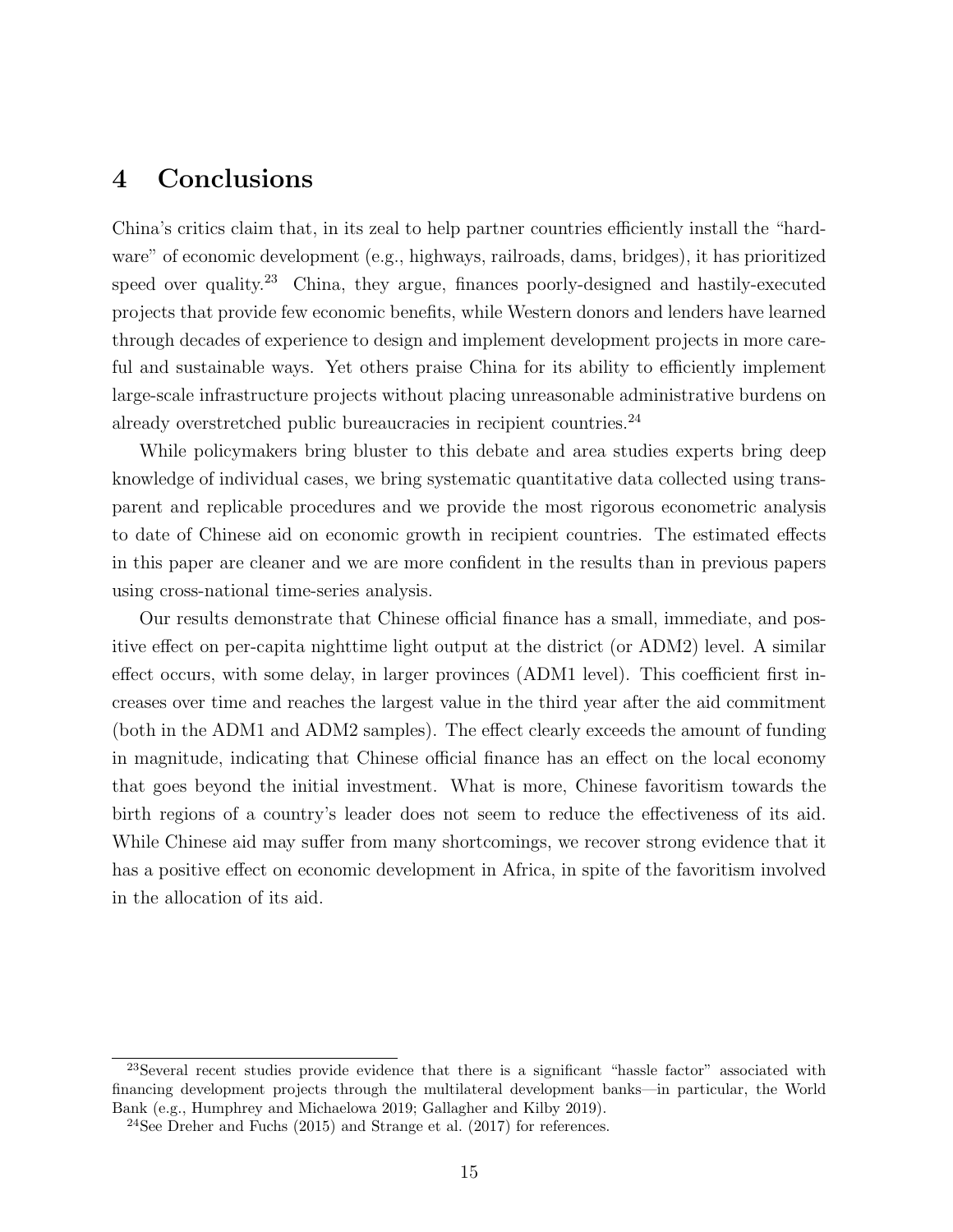### References

- Ahlerup, Pelle, Thushyanthan Baskaran, and Arne Bigsten. 2017. Regional Development and National Identity in Sub-Saharan Africa. Journal of Comparative Economics 45, 3: 622-643.
- Bartke, Wolfgang. 1989. The Economic Aid of the PR China to Developing and Socialist Countries (2nd ed.). Munich, Germany: K. G. Saur.
- BenYishay, Ariel, Bradley Parks, Daniel Runfola, Rachel Trichler. 2016. Forest Cover Impacts of Chinese Development Projects in Ecologically Sensitive Areas. AidData Working Paper 32. Williamsburg, VA: AidData.
- Brazys, Samuel, Johan A. Elkink, and Gina Kelly. 2017. Bad Neighbors? How Co-located Chinese and World Bank Development Projects Impact Local Corruption in Tanzania. Review of International Organizations 12, 2: 227-253.
- Bolton, John. 2018. Remarks by National Security Advisor Ambassador John R. Bolton on the The Trump Administration's New Africa Strategy. Heritage Foundation Lecture. May 13.
- Briggs, Ryan C. 2018. Poor Targeting: A Gridded Spatial Analysis of the Degree to Which Aid Reaches the Poor in Africa. World Development 103: 133-148.
- Brückner, Markus. 2013. On the Simultaneity Problem in the Aid and Growth Debate. Journal of Applied Econometrics 28, 1: 126-150.
- Bruederle, Anna, and Roland Hodler. 2018. Nighttime Lights as a Proxy for Human Development at the Local Level. PLoS One 13, 9: 1-22.
- Bun, Maurice J.G., and Teresa D. Harrison. 2019. OLS and IV Estimation of Regression Models Including Endogenous Interaction Terms. Econometric Reviews 38, 7: 814-827.
- Chen, Xi, and William D. Nordhaus. 2011. Using Luminosity Data as a Proxy for Economic Statistics. Proceedings of the National Academy of Sciences 108, 21: 8589-8594.
- Chen, Chuan, and Ryan Orr. 2009. Chinese Contractors in Africa: Home Government Support, Coordination Mechanisms, and Market Entry Strategies. Journal of Construction Engineering and Management 1135, 11: 1201-1210.
- Chin, Gregory T., and Kevin P. Gallagher. 2019. Coordinated Credit Spaces: The Globalization of Chinese Development Finance. Development and Change 50, 1: 245-274.
- Christian, Paul, and Christopher Barrett. 2017. Revisiting the Effect of Food Aid on Conflict: A Methodological Caution. Policy Research Working Paper No. 8171. World Bank, Washington, DC.
- Clemens, Michael A., Steven Radelet, Rikhil R. Bhavnani, and Samuel Bazzi. 2012. Counting Chickens When They Hatch: Timing and the Effects of Aid on Growth. Economic Journal 122, 561: 590-617.
- Cogneau, Denis, and Yannick Dupraz. 2014. Questionable Inference on the Power of Pre-Colonial Institutions in Africa. PSE Working Paper 25. Paris, France: Paris School of Economics (PSE).
- Copper, John F. 2016. China's Foreign Aid and Investment Diplomacy, Volume III: Strategy Beyond Asia and Challenges to the United States and the International Order. Basingstoke, UK: Palgrave.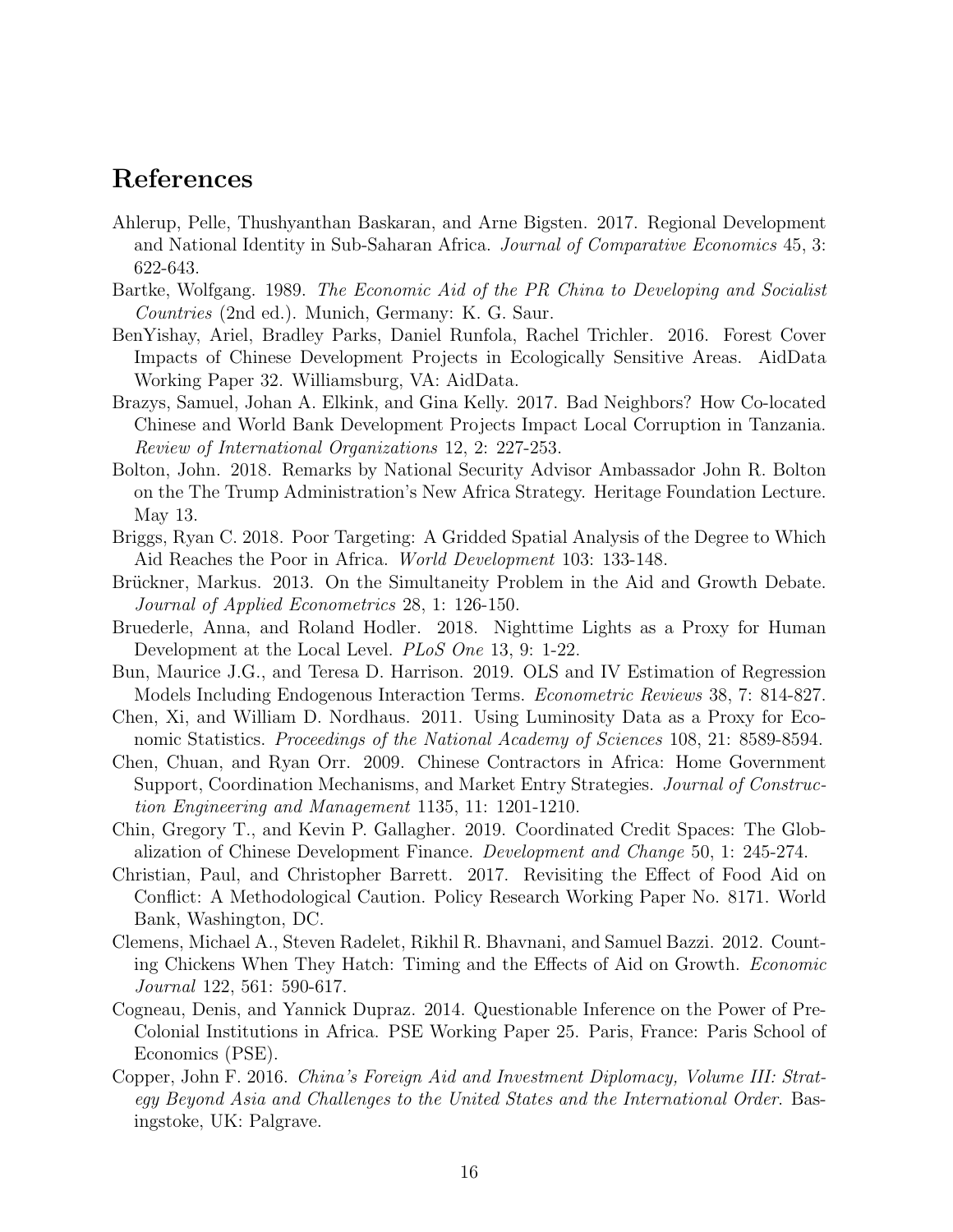- Davies, Martyn, Hannah Edinger, Nastasya Tay, and Sanusha Naidu. 2008. How China Delivers Development Assistance to Africa. Centre for Chinese Studies. Stellenbosch, South Africa: University of Stellenbosch.
- Doucouliagos, Hristos. 2019. The Politics of International Aid. In Roger Congleton, Bernard N. Grofman, and Stefan Voigt (eds.), *Oxford Handbook of Public Choice* 2: 697-724.
- Doucouliagos, Hristos and Martin Paldam. 2011. The Ineffectiveness of Development Aid on Growth: An Update. European Journal of Political Economy 27, 2: 399-404.
- Dreher, Axel, Vera Eichenauer, and Kai Gehring. 2018. Geopolitics, Aid and Growth: The Impact of UN Security Council Membership on the Effectiveness of Aid. World Bank Economic Review 32, 2: 268-286.
- Dreher, Axel, and Andreas Fuchs. 2015. Rogue Aid? An Empirical Analysis of China's Aid Allocation. Canadian Journal of Economics 48, 3: 988-1023.
- Dreher, Axel, Stephan Klasen, James Raymond Vreeland, and Eric Werker. 2013. The Costs of Favoritism: Is Politically Driven Aid Less Effective? Economic Development and Cultural Change 62, 1: 157-191.
- Dreher, Axel, Andreas Fuchs, Roland Hodler, Bradley C. Parks, Paul A. Raschky, and Michael J. Tierney. 2019. African Leaders and the Geography of China's Foreign Assistance. Journal of Development Economics 140: 44-71.
- Dreher, Axel, Andreas Fuchs, Bradley Parks, Austin M. Strange, and Michael J. Tierney. 2018. Apples and Dragon Fruits: The Determinants of Aid and Other Forms of State Financing from China to Africa. International Studies Quarterly 62, 1: 182-194.
- Dreher, Axel, and Steffen Lohmann. 2015. Aid and Growth at the Regional Level. Oxford Review of Economic Policy 31, 3-4: 420-446.
- Gallagher, Kevin, and Christopher Kilby. 2019. The Political Economy of World Bank Lending: An Empirical Analysis of Environmental and Social Safeguards at the World Bank. Paper presented at the 12th Annual Conference on The Political Economy of International Organization. February 7-9, 2019.
- Gehring, Kai, Lennart Kaplan, and Melvin H. Wong. 2018. Aid and Conflict at the Subnational Level—Evidence from World Bank and Chinese Development Projects in Africa. University of Heidelberg Department of Economics Discussion Paper 657. Heidelberg, Germany: Heidelberg University.
- Giovannetti, Girogia, and Marco Sanfilippo. 2009. Do Chinese Exports Crowd-out African Goods: An Econometric Analysis by Country and Sector. European Journal of Development Research 21, 4: 506-530.
- Head, Keith, Thierry Mayer, and John Ries. 2010. The Erosion of Colonial Trade Linkages After Independence. Journal of International Economics 81, 1: 1-14.
- Henderson, Vernon J., Adam Storeygard, and David N. Weil. 2012. Measuring Economic Growth from Outer Space. American Economic Review 102, 2: 994-1028.
- Hodler, Roland, and Paul A. Raschky. 2014a. Regional Favoritism. Quarterly Journal of Economics 129, 2: 995-1033.
- Hodler, Roland, and Paul A. Raschky. 2014b. Economic Shocks and Civil Conflict at the Regional Level. Economics Letters 124, 3: 530-533.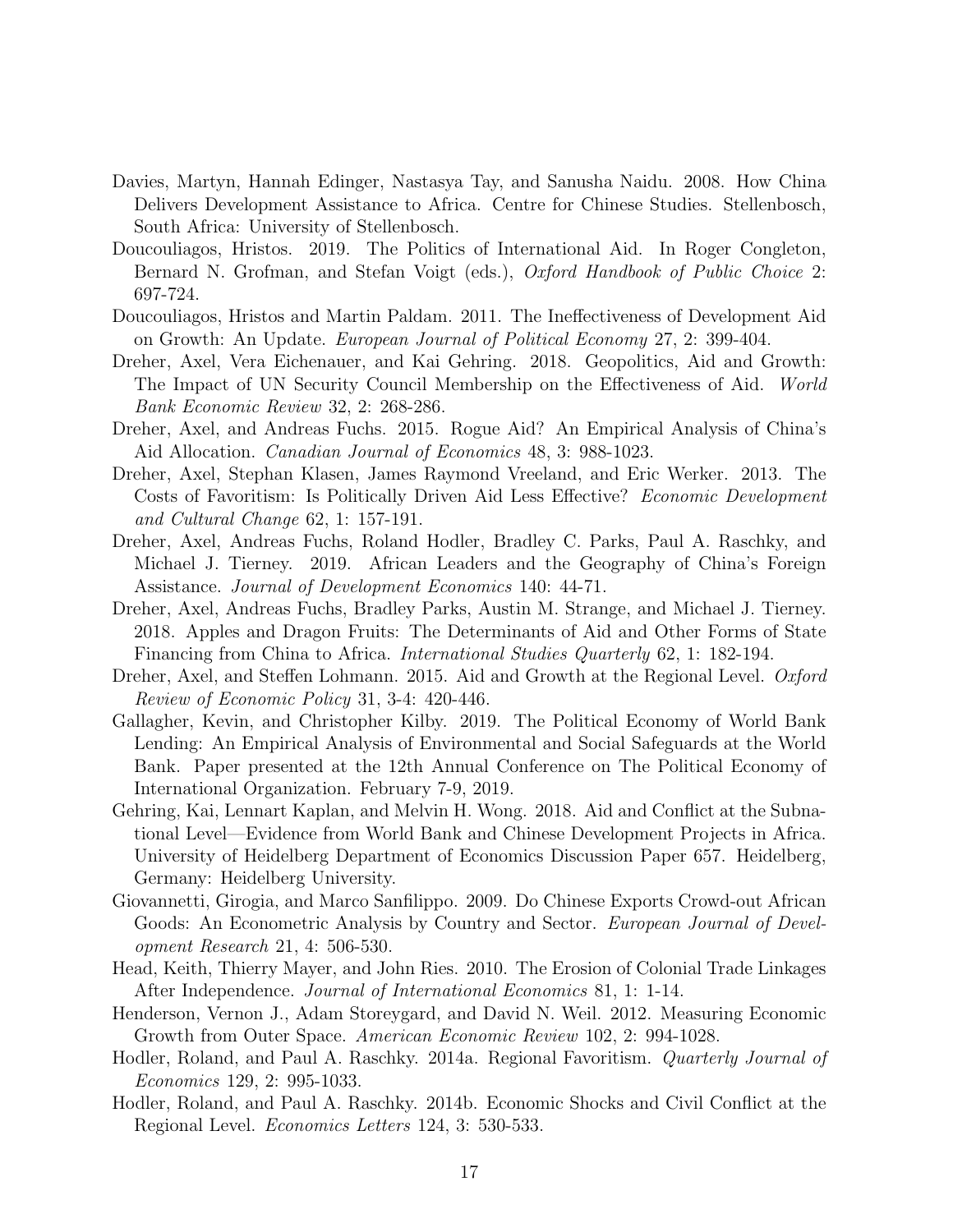- Humphrey, Chris, and Katharina Michaelowa. 2019. China in Africa: Competition for Traditional Development Finance Institutions? World Development 120: 15-28.
- Isaksson, Ann-Sofie, and Andreas Kotsadam. 2018a. Chinese Aid and Local Corruption. Journal of Public Economics 159: 146-159.
- Isaksson, Ann-Sofie, and Andreas Kotsadam. 2018b. Racing to the Bottom? Chinese Development Projects and Trade Union Involvement in Africa. World Development 106, C: 284-298.
- Kuhn, Patrick M., and Nils B. Weidmann. 2015. Unequal We Fight: Between- and Within-Group Inequality and Ethnic Civil War. *Political Science Research and Methods* 3, 3: 543-568.
- Labonne, Julien. 2016. Local Political Business Cycles: Evidence from Philippine Municipalities. Journal of Development Economics 121: 56-62.
- Li, Hongbin, and Li-An Zhou. 2005. Political Turnover and Economic Performance: the Incentive Role of Personnel Control in China. Journal of Public Economics 89, 9: 1743- 1762.
- Michalopoulos, Stelios, and Elias Papaioannou. 2013. Pre-Colonial Ethnic Institutions and Contemporary African Development. Econometrica 81, 1: 113-152.
- Michalopoulos, Stelios, and Elias Papaioannou. 2014. National Institutions and Subnational Development in Africa. Quarterly Journal of Economics 129, 1: 151-213.
- National Oceanic and Atmospheric Administration (NOAA). 2014. Version 4 DMSP-OLS Nighttime Lights Time Series. Boulder, CO: National Geophysical Data Center. Accessed 05 April 2014.
- Nizalova, Olena, and Irina Murtazashvili. 2016. Exogenous Treatment and Endogenous Factors: Vanishing of Omitted Variable Bias on the Interaction Term. Journal of Econometric Methods 5, 1: 71-77.
- Nunn, Nathan, and Nancy Qian. 2014. US Food Aid and Civil Conflict. American Economic Review 104, 6: 1630-1666.
- Rajan, Raghuram G., and Arvind Subramanian. 2008. Aid and Growth: What Does the Cross-Country Evidence Really Show? Review of Economics and Statistics 90, 4: 643-665.
- Roodman, David. 2015. A Replication of 'Counting Chickens When They Hatch' (Economic Journal 2012). Public Finance Review 43, 2: 256-281.
- Rosenstein-Rodan, Paul N. 1943. Problems of Industrialization of Eastern and South-Eastern Europe. Economic Journal 53: 202-211.
- Rosenstein-Rodan, Paul N. 1961. International Aid for Underdeveloped Countries. Review of Economics and Statistics 43, 2: 107-138.
- Spegele, Brian, and John W. Miller. 2016. China Continues to Prop Up Its Ailing Factories, Adding to Global Glut. Wall Street Journal. 9 May 2016.
- Strandow, Daniel, Michael Findley, Daniel Nielson, and Josh Powell. 2011. The UCDP-AidData Codebook on Geo-referencing Foreign Aid. Version 1.1. Uppsala Conflict Data Program. Uppsala, Sweden: Uppsala University.
- Strange, Austin M., Axel Dreher, Andreas Fuchs, Bradley Parks, and Michael J. Tierney. 2017. Tracking Under-Reported Financial Flows: China's Development Finance and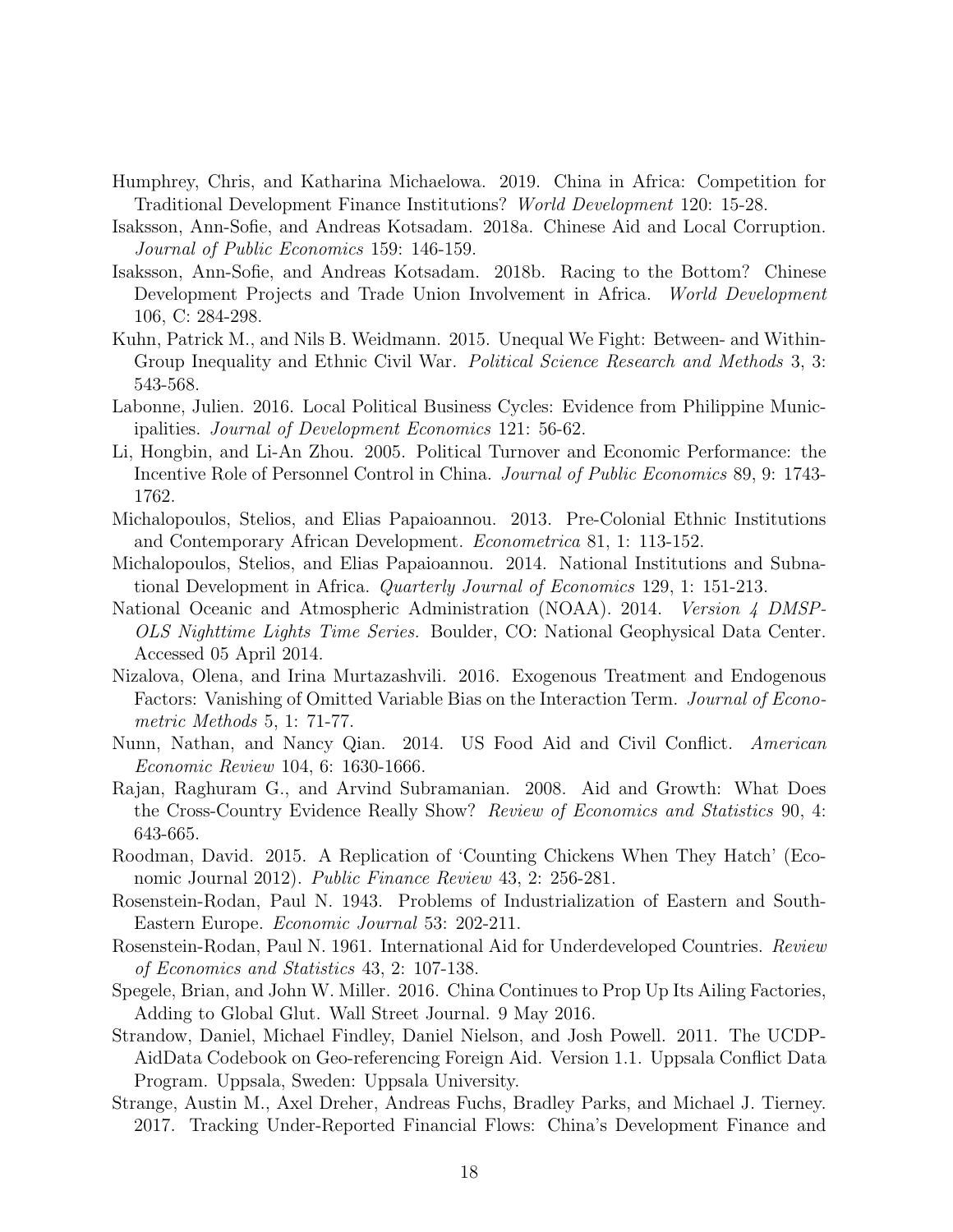the Aid-Conflict Nexus Revisited. Journal of Conflict Resolution 61, 5: 935-963.

- Stratfor. 2016. The Story of Steel in China. Available at https://www.stratfor.com/ analysis/story-steel-china.
- Swedlund, Haley J. 2017. The Development Dance: How Donors and Recipients Negotiate the Delivery of Foreign Aid. Ithaca, NY: Cornell University Press.
- The Economist. 2017. A Thousand Golden Stars: China Goes to Africa. 20 July 2017.
- United Nations Conference on Trade and Development (UNCTAD). 2015. World Investment Report 2015. United Nations, Geneva, Switzerland.
- Weidmann, Nils B. and Sebastian Schutte. 2017. Using Night Light Emissions for the Prediction of Local Wealth. Journal of Peace Research 54, 2: 125-140.
- Williams, Martin J. 2017. The Political Economy of Unfinished Development Projects: Corruption, Clientelism, or Collective Choice? American Political Science Review 111, 4: 705-723.
- World Steel Association. 2010. *Statistical Yearbook 2010*. Brussels, Belgium: Worldsteel Committee on Economic Studies.
- World Steel Association. 2014. Statistical Yearbook 2014. Brussels, Belgium: Worldsteel Committee on Economic Studies.
- Zheng, Jinghai, Arne Bigsten, and Angang Hu. 2009. Can China's Growth be Sustained? A Productivity Perspective. World Development 37, 4: 874-888.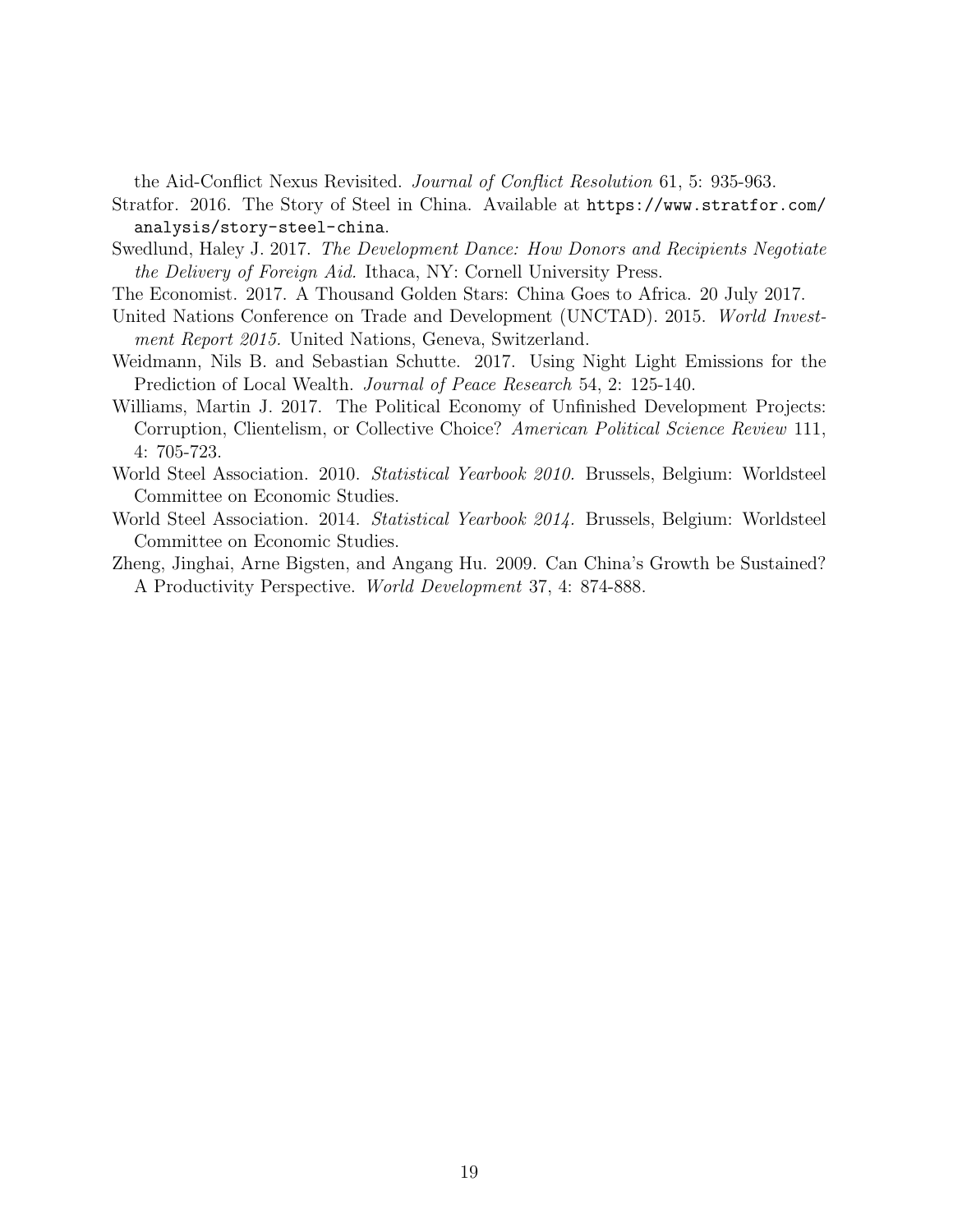# Figures and Tables

Figure 1: Value of Chinese aid projects per capita in subnational ADM2 units in Africa (total value in 2009 US\$, 2000–12)

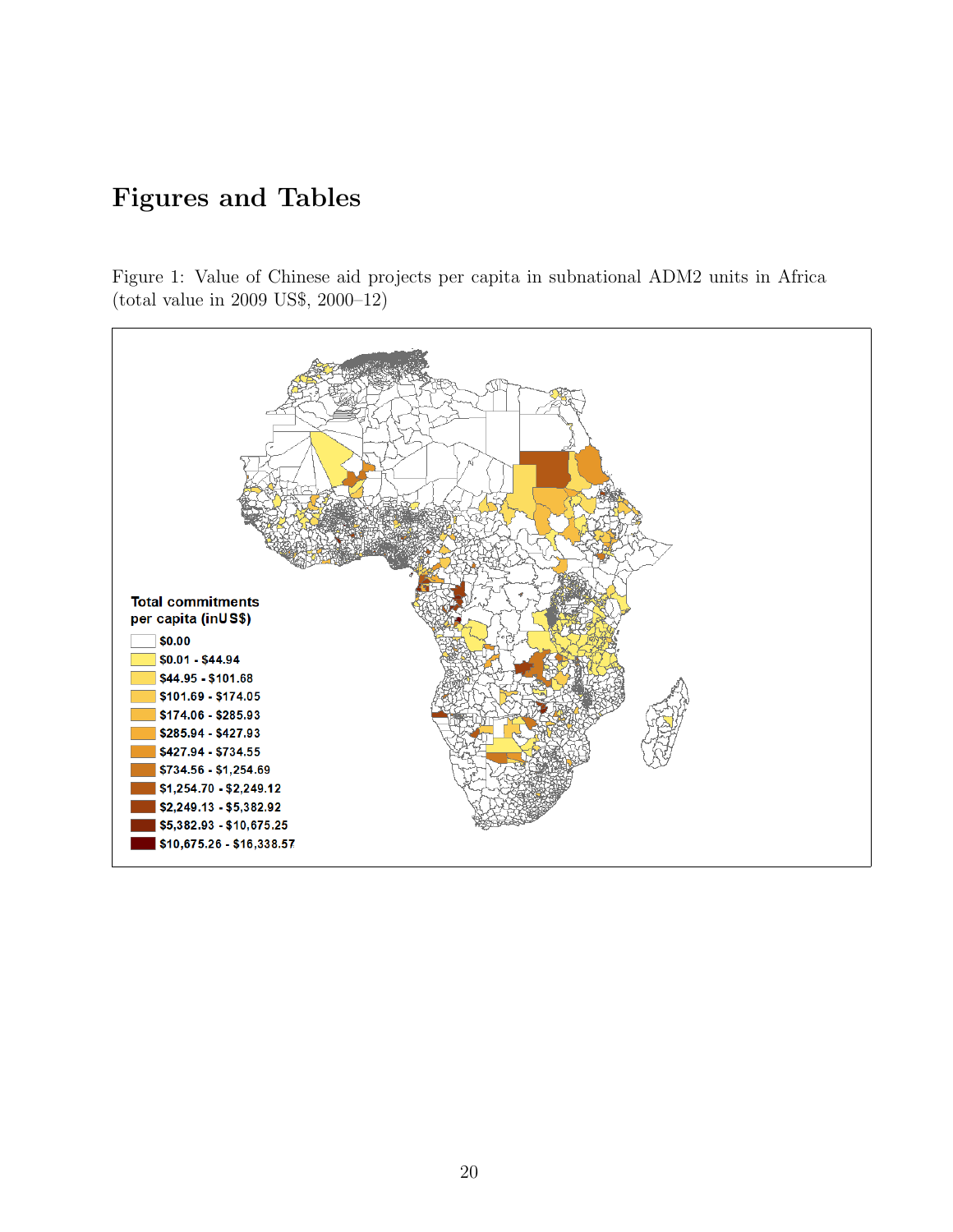| Time lag $\tau$                                                         | $\mathbf{1}$ | $\overline{2}$ | $\overline{3}$                  | $\overline{4}$ | $\overline{5}$ |
|-------------------------------------------------------------------------|--------------|----------------|---------------------------------|----------------|----------------|
|                                                                         |              |                | Panel A. OLS estimates          |                |                |
| $Aidpc_{ict-\tau}$                                                      | $0.0045**$   | $0.0075***$    | $0.0128^{\ast\ast\ast}$         | $0.0146***$    | $0.0077***$    |
|                                                                         | (0.0019)     | (0.0029)       | (0.0023)                        | (0.0034)       | (0.0023)       |
| Observations                                                            | 69,252       | 63,481         | 57,710                          | 51,939         | 46,168         |
|                                                                         |              |                | Panel B. Reduced-form estimates |                |                |
| $A_{ic} \times Steel_{t-\tau}$                                          | $0.0014**$   | $0.0018***$    | $0.0023***$                     | $0.0021***$    | $0.0019***$    |
|                                                                         | (0.0006)     | (0.0006)       | (0.0006)                        | (0.0006)       | (0.0006)       |
| Observations                                                            | 69,252       | 63,481         | 57,710                          | 51,939         | 46,168         |
|                                                                         |              |                | Panel C. First-stage estimates  |                |                |
| $A_{ic} \times Steel_{t-\tau}$                                          | $0.0188***$  | $0.0182***$    | $0.0181***$                     | $0.0185***$    | $0.0214***$    |
|                                                                         | (0.0030)     | (0.0034)       | (0.0033)                        | (0.0036)       | (0.0045)       |
| Observations                                                            | 69,252       | 63,481         | 57,710                          | 51,939         | 46,168         |
|                                                                         |              |                | Panel D. 2SLS estimates 1       |                |                |
| $Aidpc_{ict-\tau}$                                                      | $0.0753**$   | $0.1002***$    | $0.1295***$                     | $0.1146***$    | $0.0906***$    |
|                                                                         | (0.0293)     | (0.0326)       | (0.0316)                        | (0.0269)       | (0.0272)       |
| Observations                                                            | 69,252       | 63,481         | 57,710                          | 51,939         | 46,168         |
| F-stat                                                                  | 38.10        | 28.61          | 29.31                           | 25.86          | 22.30          |
|                                                                         |              |                | Panel E. 2SLS estimates 2       |                |                |
| $Aidpc_{ict-\tau}$                                                      | $0.0588*$    | $0.0915**$     | $0.1434***$                     | $0.1215***$    | $0.0986***$    |
|                                                                         | (0.0311)     | (0.0370)       | (0.0369)                        | (0.0348)       | (0.0316)       |
| $\bar{A}_{ic}$ x Trade Flows with China <sub>ct-<math>\tau</math></sub> | 0.0444       | 0.0409         | $-0.0118$                       | $-0.0018$      | 0.0210         |
|                                                                         | (0.0640)     | (0.0747)       | (0.0696)                        | (0.0549)       | (0.0789)       |
| $A_{ic} \times FDI$ from $China_{ct-\tau}$                              | $-0.0000$    | $-0.0003*$     | $-0.0002$                       | $-0.0003**$    | $-0.0014$      |
|                                                                         | (0.0001)     | (0.0002)       | (0.0002)                        | (0.0001)       | (0.0014)       |
| Observations                                                            | 66,948       | 61,369         | 55,790                          | 50,211         | 44,632         |
| F-stat                                                                  | 34.24        | 23.48          | 20.54                           | 16.28          | 17.92          |

Table 1: Aid effectiveness (OLS and 2SLS estimates, ADM2)

Notes: Dependent variable:  $Lightpc_{ict}$ . All specifications include country-year- and regionfixed effects. Standard errors (in parentheses) clustered at the country level. \*\*\*  $(**, *)$ : significant at the  $1\%$  (5%, 10%) level.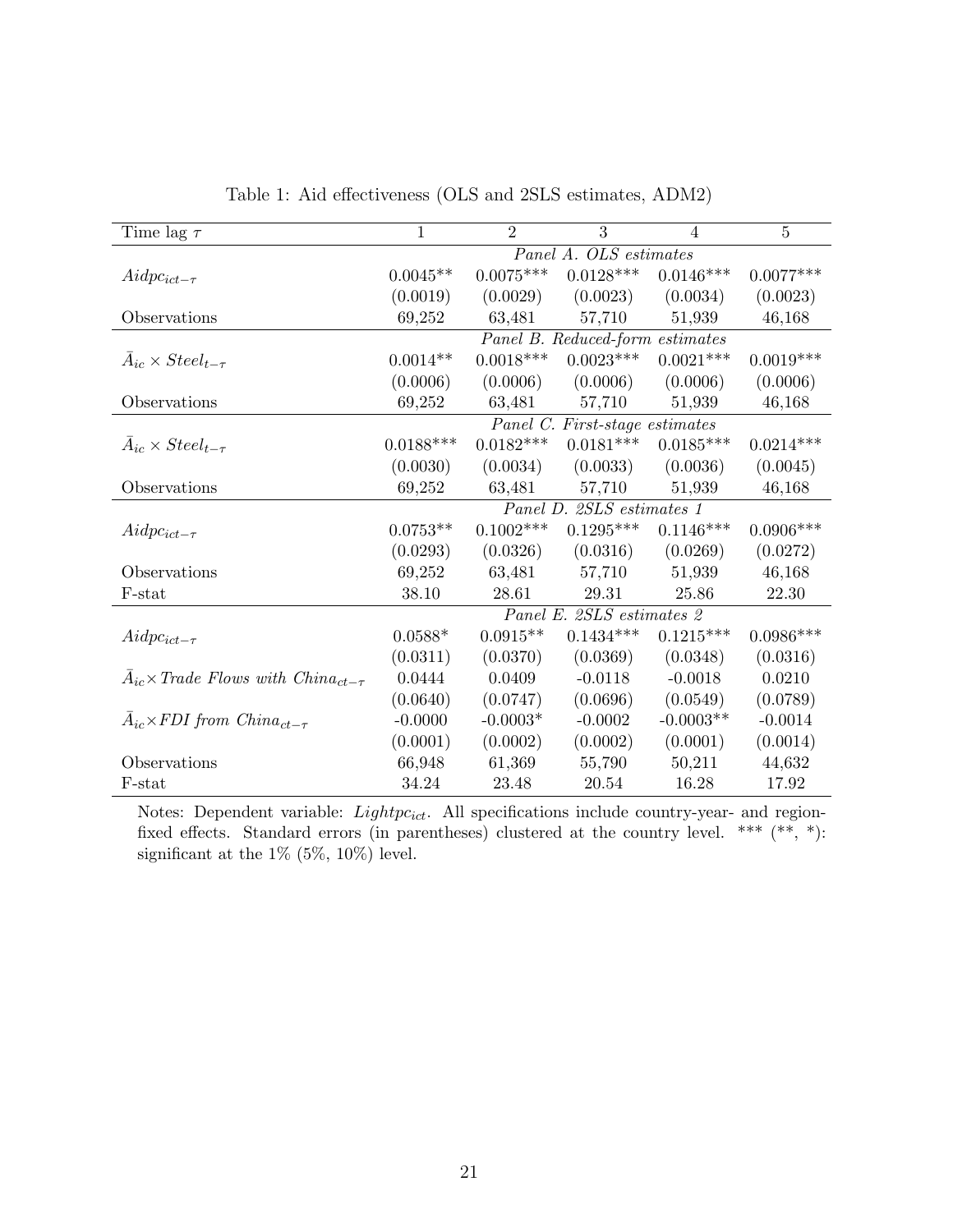| Time lag $\tau$                                                    | $\mathbf{1}$                                                                       | $\overline{2}$ | 3                       | 4                                                    | $\overline{5}$ |  |  |  |
|--------------------------------------------------------------------|------------------------------------------------------------------------------------|----------------|-------------------------|------------------------------------------------------|----------------|--|--|--|
|                                                                    |                                                                                    |                | Panel A. OLS estimates  |                                                      |                |  |  |  |
| $Aidpc_{ict-\tau}$                                                 | $0.0037**$                                                                         | $0.0063**$     | $0.0116***$             | $0.0139***$                                          | $0.0075***$    |  |  |  |
|                                                                    | (0.0017)                                                                           | (0.0029)       | (0.0023)                | (0.0036)                                             | (0.0024)       |  |  |  |
| $Aidpc_{ict-\tau} \times Birthregion_{ict-\tau}$                   | 0.0114                                                                             | 0.0182         | 0.0150                  | 0.0115                                               | 0.0023         |  |  |  |
|                                                                    | (0.0097)                                                                           | (0.0115)       | (0.0117)                | (0.0138)                                             | (0.0045)       |  |  |  |
| $Birthregion_{ict-\tau}$                                           | 0.0495                                                                             | $0.0556*$      | $0.0541**$              | 0.0255                                               | 0.0109         |  |  |  |
|                                                                    | (0.0305)                                                                           | (0.0290)       | (0.0227)                | (0.0194)                                             | (0.0151)       |  |  |  |
| Observations                                                       | 69,252                                                                             | 63,481         | 57,710                  | 51,939                                               | 46,168         |  |  |  |
|                                                                    |                                                                                    |                |                         | Panel B. First-stage estimates of $Aidpc_{ict-\tau}$ |                |  |  |  |
| $\bar{A}_{ic} \times Steel_{t-\tau}$                               | $0.0186***$                                                                        | $0.0181***$    | $0.0178***$             | $0.0181***$                                          | $0.0208***$    |  |  |  |
|                                                                    | (0.0030)                                                                           | (0.0034)       | (0.0033)                | (0.0033)                                             | (0.0042)       |  |  |  |
| $Aidpc_{ict-\tau} \times Birthregion_{ict-\tau}$                   | 0.0005                                                                             | 0.0003         | 0.0009                  | $0.0016***$                                          | $0.0020***$    |  |  |  |
|                                                                    | (0.0008)                                                                           | (0.0008)       | (0.0007)                | (0.0005)                                             | (0.0004)       |  |  |  |
| $Birthregion_{ict-\tau}$                                           | $-0.0168$                                                                          | $-0.0170$      | $-0.0482$               | $-0.1237***$                                         | $-0.1165**$    |  |  |  |
|                                                                    | (0.0546)                                                                           | (0.0607)       | (0.0536)                | (0.0460)                                             | (0.0497)       |  |  |  |
| Observations                                                       | 69,252                                                                             | 63,481         | 57,710                  | 51,939                                               | 46,168         |  |  |  |
|                                                                    | Panel C. First-stage estimates of $Aidpc_{ict-\tau} \times Birthregion_{ict-\tau}$ |                |                         |                                                      |                |  |  |  |
| $A_{ic} \times Steel_{t-\tau}$                                     | 0.0016                                                                             | 0.0011         | 0.0008                  | 0.0009                                               | 0.0019         |  |  |  |
|                                                                    | (0.0011)                                                                           | (0.0009)       | (0.0007)                | (0.0008)                                             | (0.0013)       |  |  |  |
| $\bar{A}_{ic} \times Steel_{t-\tau} \times Birthregion_{ict-\tau}$ | $0.0022***$                                                                        | $0.0022***$    | $0.0023***$             | $0.0027***$                                          | $0.0030***$    |  |  |  |
|                                                                    | (0.0005)                                                                           | (0.0005)       | (0.0003)                | (0.0003)                                             | (0.0004)       |  |  |  |
| $Birthregion_{ict-\tau}$                                           | $-0.0635$                                                                          | $-0.0726*$     | $-0.0779**$             | $-0.1173**$                                          | $-0.1355***$   |  |  |  |
|                                                                    | (0.0408)                                                                           | (0.0412)       | (0.0395)                | (0.0465)                                             | (0.0523)       |  |  |  |
| Observations                                                       | 69,252                                                                             | 63,481         | 57,710                  | 51,939                                               | 46,168         |  |  |  |
|                                                                    |                                                                                    |                | Panel D. 2SLS estimates |                                                      |                |  |  |  |
| $Aidpc_{ict-\tau}$                                                 | $0.0782***$                                                                        | $0.0985***$    | $0.1291***$             | $0.1166***$                                          | $0.0934***$    |  |  |  |
|                                                                    | (0.0297)                                                                           | (0.0320)       | (0.0318)                | (0.0282)                                             | (0.0296)       |  |  |  |
| $\bar{A}_{ic} \times Steel_{t-\tau} \times Birthregion_{ict-\tau}$ | $-0.0322$                                                                          | 0.0063         | $-0.0095$               | $-0.0283$                                            | $-0.0212$      |  |  |  |
|                                                                    | (0.0467)                                                                           | (0.0527)       | (0.0473)                | (0.0276)                                             | (0.0239)       |  |  |  |
| $Birthregion_{ict-\tau}$                                           | 0.0539                                                                             | 0.0534         | $0.0466*$               | 0.0221                                               | $-0.0027$      |  |  |  |
|                                                                    | (0.0370)                                                                           | (0.0345)       | (0.0260)                | (0.0207)                                             | (0.0154)       |  |  |  |
| Observations                                                       | 69,252                                                                             | 63,481         | 57,710                  | 51,939                                               | 46,168         |  |  |  |
| F-stat                                                             | 21.63                                                                              | 14.85          | 14.22                   | 13.92                                                | 10.45          |  |  |  |

Table 2: Aid effectiveness and birth regions (OLS and 2SLS estimates, ADM2)

Notes: Dependent variable: *Lightpc<sub>ict</sub>*. All specifications include country-year- and regionfixed effects. Standard errors (in parentheses) clustered at the country level. \*\*\* (\*\*, \*): significant at the  $1\%$  (5%, 10%) level.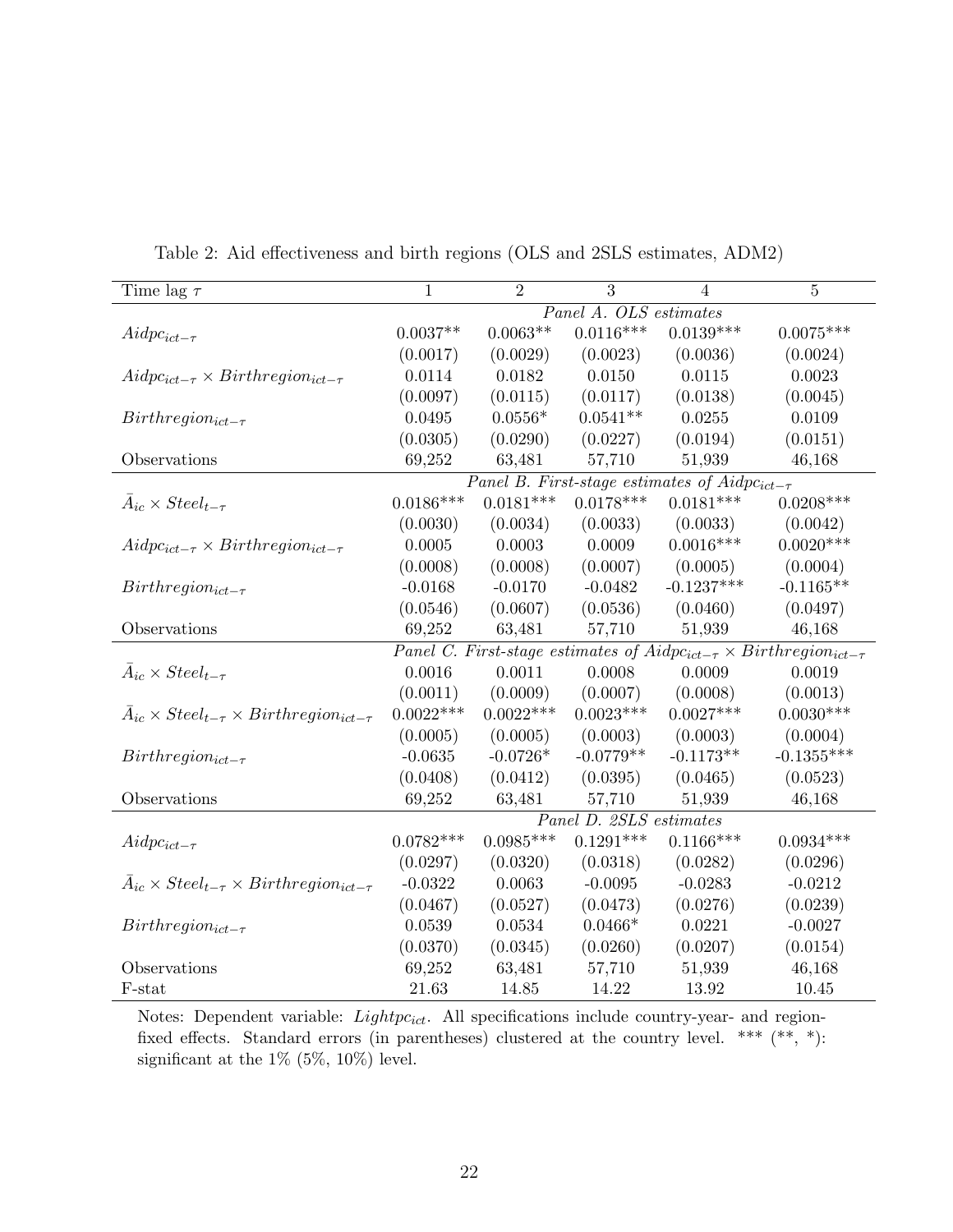# Appendix

### Instrumental Variable

Following Christian and Barrett (2017), we plot the variation in Chinese steel production in concert with the variation in per-capita aid and growth for two different groups that are defined according to the median of the probability to receive aid. Figure A.1 plots these graphs. The results give little reason to believe that the parallel trends assumption is violated in our case. More precisely, the probability-specific trends in aid and growth, respectively, seem rather parallel across regions that regularly receive aid (those with a probability of receiving aid that is above the median) and the irregular recipient regions (those with a probability of receiving aid that is below the median, which is zero in our regressions). There is also no obvious non-linear trend in regular compared to irregular recipients that is similar for aid and growth.

The exogeneity of our interacted instrument would be violated if changes in steel production would affect growth differentially in regions with a high probability to receive aid compared to regions with a low probability to receive aid for reasons unrelated to aid. Steel production is correlated with a large number of other variables. Some of these variables are likely to differentially affect growth in these groups of regions via aid exclusively. Figure A.1 shows that steel production trends upwards over time. It is correlated with China's total yearly production volume and thus with other inputs in aid projects, like cement or timber. Our local average treatment effect thus captures the combined effects of these inputs rather than the input of steel alone, which does not threaten our identification strategy.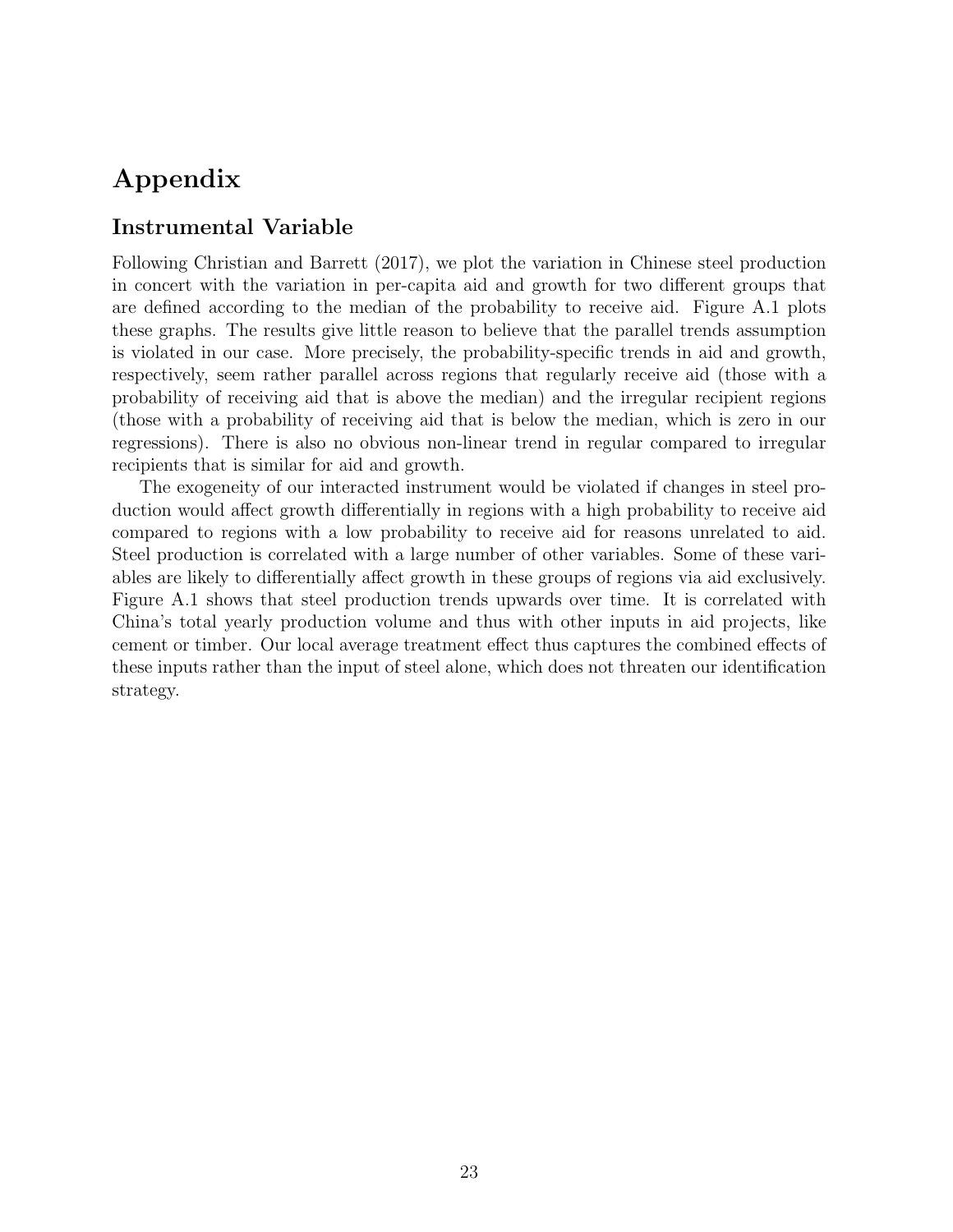Figure A.1: Parallel trends plots for instrument using the interaction of Chinese steel production and the probability of receiving Chinese aid



Notes: The upper panel shows how Chinese steel production varies over time. The middle panel shows average aid within the group that is below the median of the probability of receiving aid and the group that is above the median over time. The lower panel shows the average real GDP per capita growth rate within these two groups over time.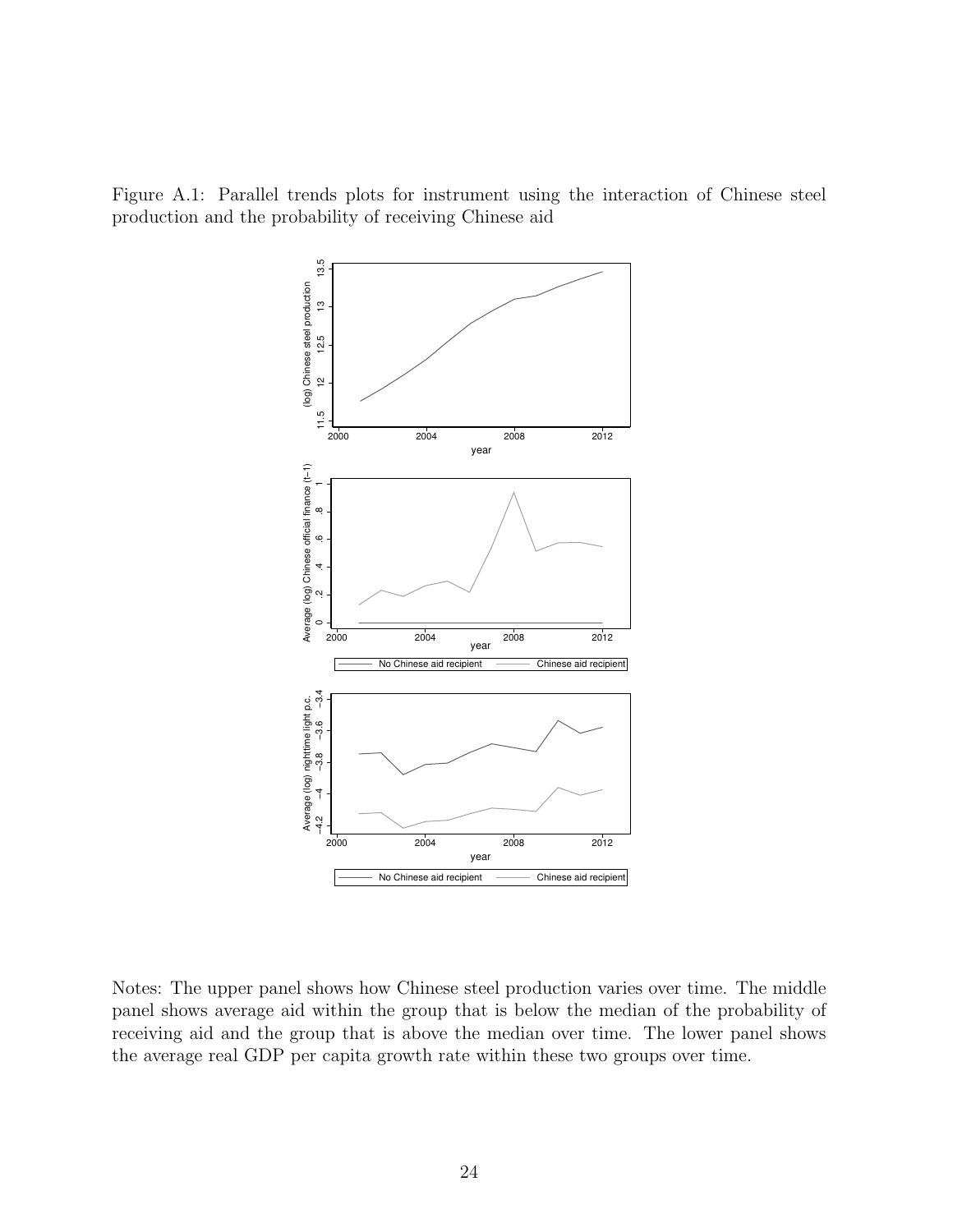

Figure A.2: Value of Chinese aid projects per capita in subnational ADM1 units in Africa (total value in 2009 US\$, 2000–12)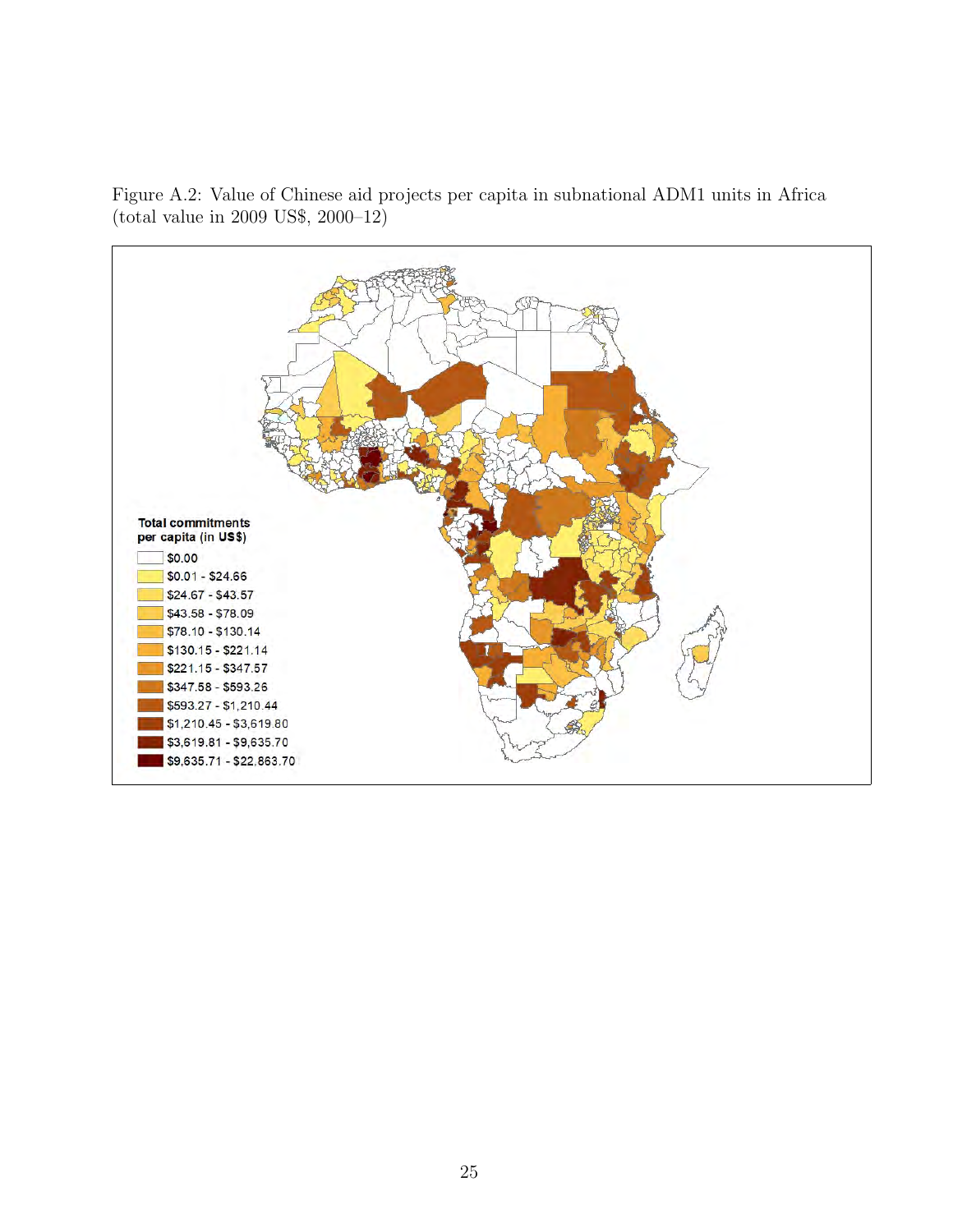# Descriptive Statistics

|                                                         | $\left(1\right)$ | $\left( 2\right)$ | (3)         | $\left(4\right)$ | (5)         |
|---------------------------------------------------------|------------------|-------------------|-------------|------------------|-------------|
| Variable                                                | N                | mean              | sd          | min              | max         |
| Light                                                   | 69,252           | 3.983             | 9.636       | $\Omega$         | 63          |
| Log light $(Light_{ict})$                               | 69,252           | $-1.203$          | 2.680       | $-4.605$         | 4.143       |
| Light p.c.                                              | 69,252           | 0.0556            | 0.464       | 0                | 32.67       |
| Log light p.c. $(Lightpc_{ict})$                        | 69,252           | $-3.721$          | 1.034       | $-4.605$         | 3.487       |
| Chinese aid                                             | 69,054           | 741,313           | $2.463e+07$ | $\Omega$         | $3.182e+09$ |
| Log Chinese aid $(Aid_{ict-1})$                         | 69,054           | 0.150             | 1.551       | 0                | 21.88       |
| Chinese aid p.c.                                        | 69,252           | 3.499             | 136.9       | $\overline{0}$   | 16,050      |
| Log Chinese aid p.c. $(Aidpc_{ict-1})$                  | 69,252           | 0.0335            | 0.399       | 0                | 9.684       |
| Chinese aid dummy $(AidDummy_{ict-1})$                  | 69,252           | 0.0123            | 0.110       | 0                | 1           |
| $A_{ic} \times Steel_{t-1}$                             | 69,252           | 15.64             | 70.08       | $\theta$         | 1,234       |
| $Bartke_{ic} \times Steel_{t-1}$                        | 69,252           | 0.457             | 2.369       | 0                | 13.46       |
| $\bar{A}_{ic}$ x Trade Flows with China <sub>ct-1</sub> | 66,948           | 0.0125            | 0.122       | 0                | 7.013       |
| $A_{ic} \times FDI$ from $China_{ct-1}$                 | 69,252           | 0.290             | 7.471       | $-36.83$         | 1,202       |

Table A.1: Descriptive statistics

Note: Descriptive statistics based on sample used in Table 1, column 1.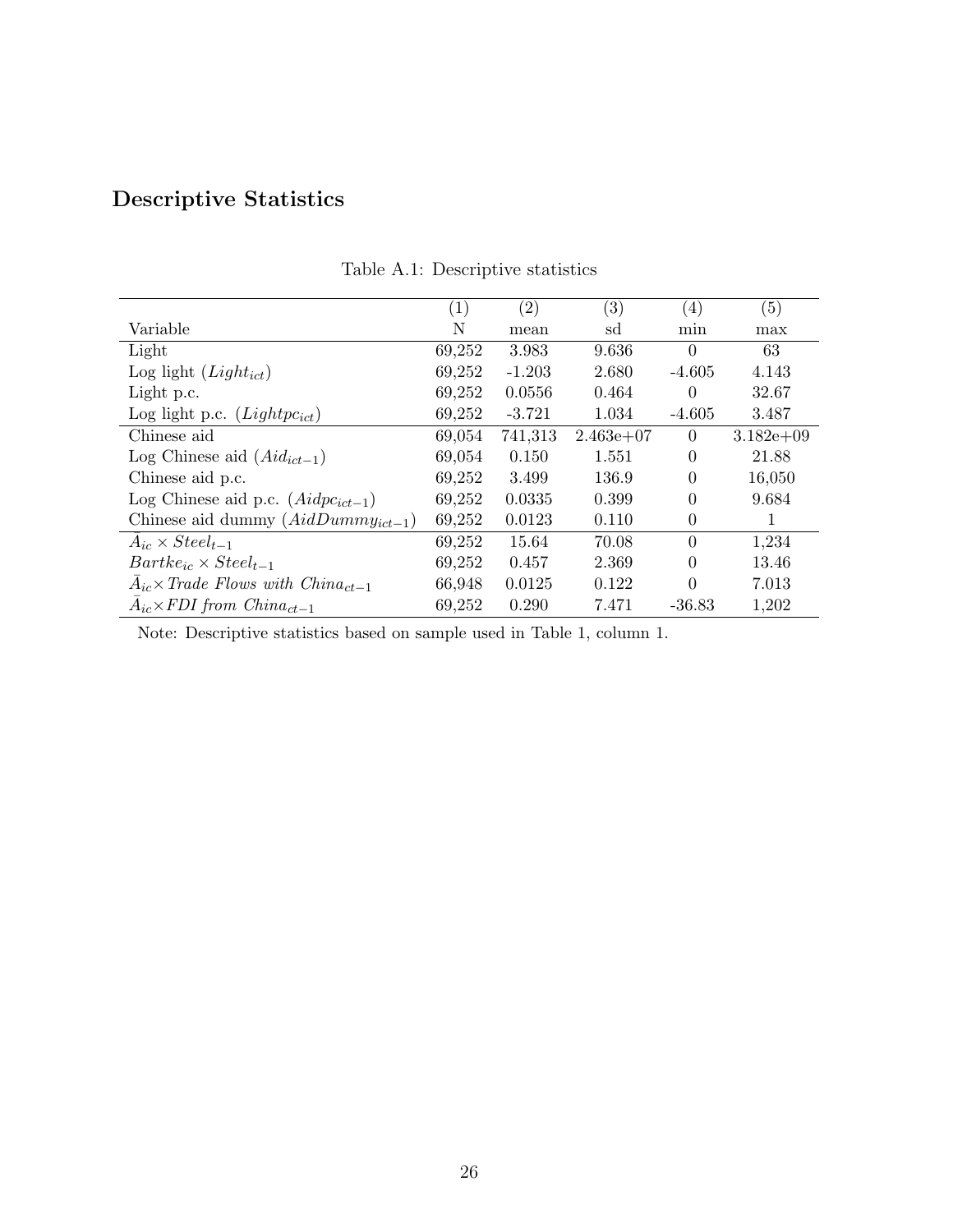|  | <b>Additional Regression Results</b> |  |
|--|--------------------------------------|--|
|--|--------------------------------------|--|

| Time lag $\tau$                                                         | $\mathbf{1}$ | $\overline{2}$ | 3                               | $\overline{4}$ | $\bf 5$     |
|-------------------------------------------------------------------------|--------------|----------------|---------------------------------|----------------|-------------|
|                                                                         |              |                | Panel A. OLS estimates          |                |             |
| $Aidpc_{ict-\tau}$                                                      | 0.0020       | 0.0033         | $0.0065***$                     | $0.0053***$    | $0.0046*$   |
|                                                                         | (0.0025)     | (0.0023)       | (0.0024)                        | (0.0017)       | (0.0028)    |
| Observations                                                            | 8,508        | 7,799          | 7,090                           | 6,381          | 5,672       |
|                                                                         |              |                | Panel B. Reduced-form estimates |                |             |
| $A_{ic} \times Steel_{t-\tau}$                                          | 0.0006       | 0.0008         | $0.0010**$                      | $0.0009*$      | $0.0008*$   |
|                                                                         | (0.0005)     | (0.0005)       | (0.0005)                        | (0.0005)       | (0.0004)    |
| Observations                                                            | 8,508        | 7,799          | 7,090                           | 6,381          | 5,672       |
|                                                                         |              |                | Panel C. First-stage estimates  |                |             |
| $A_{ic} \times Steel_{t-\tau}$                                          | $0.0118***$  | $0.0105***$    | $0.0122***$                     | $0.0128***$    | $0.0162***$ |
|                                                                         | (0.0030)     | (0.0031)       | (0.0033)                        | (0.0038)       | (0.0047)    |
| Observations                                                            | 8,508        | 7,799          | 7,090                           | 6,381          | 5,672       |
|                                                                         |              |                | Panel D. 2SLS estimates 1       |                |             |
| $Aidpc_{ict-\tau}$                                                      | 0.0480       | 0.0716         | $0.0839**$                      | $0.0687**$     | $0.0486**$  |
|                                                                         | (0.0385)     | (0.0445)       | (0.0392)                        | (0.0347)       | (0.0247)    |
| Observations                                                            | 8,508        | 7,799          | 7,090                           | 6,381          | 5,672       |
| F-stat                                                                  | 9.383        | 14.89          | 11.22                           | 13.67          | 11.24       |
|                                                                         |              |                | Panel E. 2SLS estimates 2       |                |             |
| $Aidpc_{ict-\tau}$                                                      | 0.0476       | $0.0723*$      | $0.0908**$                      | $0.0741**$     | $0.0542**$  |
|                                                                         | (0.0307)     | (0.0371)       | (0.0362)                        | (0.0324)       | (0.0238)    |
| $\bar{A}_{ic}$ x Trade Flows with China <sub>ct-<math>\tau</math></sub> | 0.0124       | 0.0143         | 0.0061                          | 0.0039         | $-0.0010$   |
|                                                                         | (0.0135)     | (0.0156)       | (0.0204)                        | (0.0127)       | (0.0236)    |
| $\bar{A}_{ic} \times FDI$ from $China_{ct-\tau}$                        | $-0.0001$    | $-0.0002$ ***  | $-0.0001***$                    | $-0.0002***$   | 0.0002      |
|                                                                         | (0.0001)     | (0.0000)       | (0.0001)                        | (0.0000)       | (0.0009)    |
| Observations                                                            | 8,004        | 7,337          | 6,670                           | 6,003          | 5,336       |
| F-stat                                                                  | 22.44        | 13.69          | 14.56                           | 12.54          | 12.46       |

Table A.2: Aid effectiveness (OLS and 2SLS estimates, ADM1)

Notes: Dependent variable:  $Lightpc_{ict}$ . All specifications include country-year- and regionfixed effects. Standard errors (in parentheses) clustered at the country level. \*\*\*  $(**, *):$ significant at the 1% (5%, 10%) level.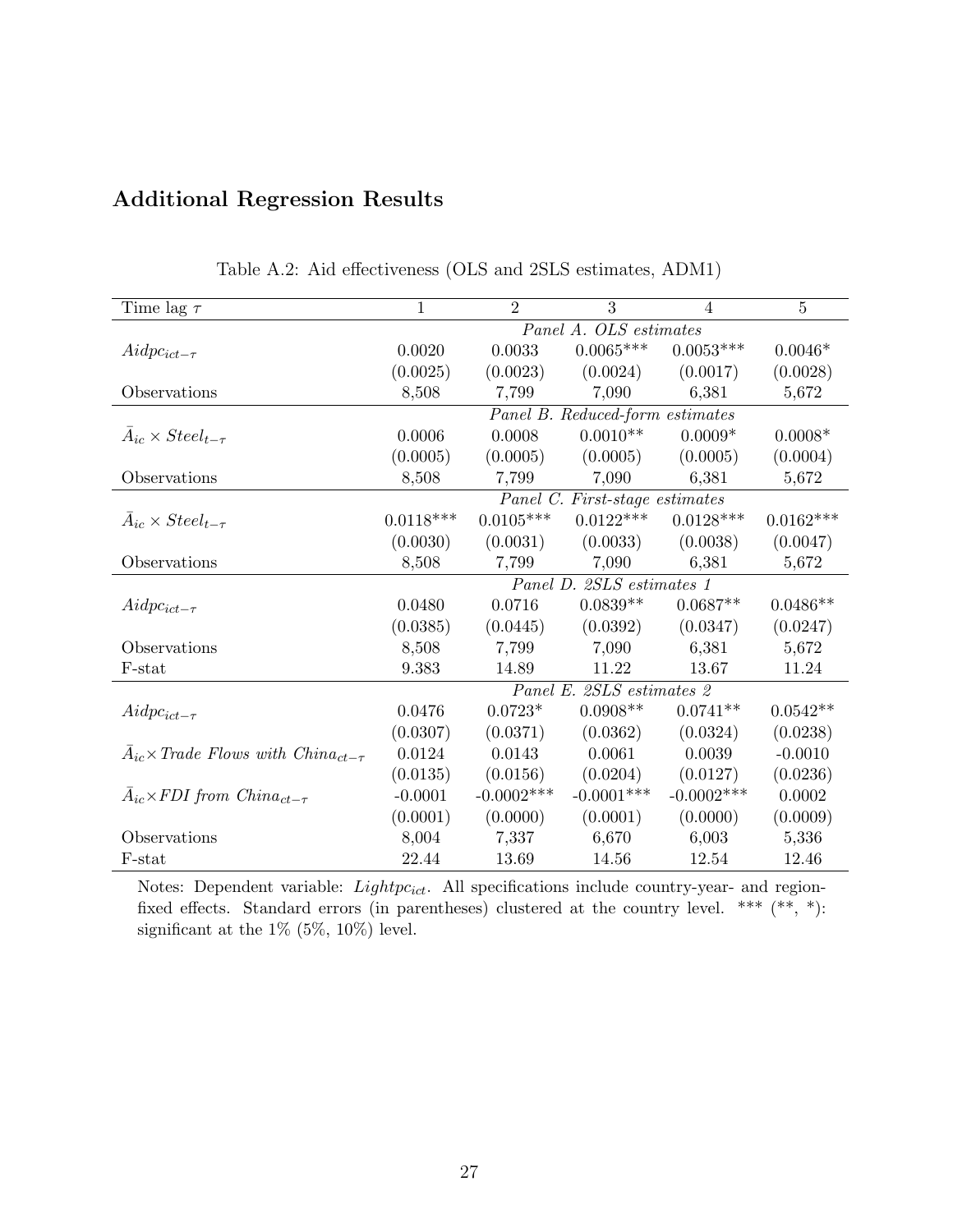| Time lag $\tau$                                  | 1                      | $\overline{2}$          | 3          | $\overline{4}$ | 5         |  |  |  |
|--------------------------------------------------|------------------------|-------------------------|------------|----------------|-----------|--|--|--|
|                                                  | Panel A. OLS estimates |                         |            |                |           |  |  |  |
| $Aidpc_{ict-\tau}$                               | 0.0015                 | 0.0015                  | $0.0042**$ | 0.0029         | 0.0047    |  |  |  |
|                                                  | (0.0020)               | (0.0018)                | (0.0018)   | (0.0018)       | (0.0032)  |  |  |  |
| $Aidpc_{ict-\tau} \times Birthregion_{ict-\tau}$ | 0.0018                 | 0.0090                  | 0.0098     | 0.0114         | $-0.0011$ |  |  |  |
|                                                  | (0.0064)               | (0.0072)                | (0.0075)   | (0.0074)       | (0.0042)  |  |  |  |
| $Birthregion_{ict-\tau}$                         | 0.0231                 | 0.0353                  | $0.0362*$  | $0.0242*$      | 0.0124    |  |  |  |
|                                                  | (0.0321)               | (0.0290)                | (0.0198)   | (0.0139)       | (0.0113)  |  |  |  |
| Observations                                     | 8,508                  | 7,799                   | 7,090      | 6,381          | 5,672     |  |  |  |
|                                                  |                        | Panel B. 2SLS estimates |            |                |           |  |  |  |
| $Aidpc_{ict-\tau}$                               | 0.0462                 | 0.0669                  | $0.0797**$ | $0.0694*$      | 0.0458    |  |  |  |
|                                                  | (0.0385)               | (0.0439)                | (0.0407)   | (0.0402)       | (0.0310)  |  |  |  |
| $Aidpc_{ict-\tau} \times Birthregion_{ict-\tau}$ | $-0.0009$              | $-0.0011$               | 0.0012     | $-0.0146$      | 0.0130    |  |  |  |
|                                                  | (0.0637)               | (0.0663)                | (0.0504)   | (0.0388)       | (0.0296)  |  |  |  |
| $Birthregion_{ict-\tau}$                         | 0.0174                 | 0.0325                  | 0.0261     | 0.0202         | $-0.0047$ |  |  |  |
|                                                  | (0.0530)               | (0.0482)                | (0.0325)   | (0.0213)       | (0.0142)  |  |  |  |
| Observations                                     | 8,508                  | 7,799                   | 7,090      | 6,381          | 5,672     |  |  |  |
| F-stat                                           | 7.718                  | 5.631                   | 6.485      | 4.906          | 4.927     |  |  |  |

Table A.3: Aid effectiveness and birth regions (OLS and 2SLS estimates, ADM1)

Notes: Dependent variable:  $Lightpc_{ict}$ . All specifications include country-year- and regionfixed effects. Standard errors (in parentheses) clustered at the country level. \*\*\* (\*\*, \*): significant at the  $1\%$  (5%, 10%) level.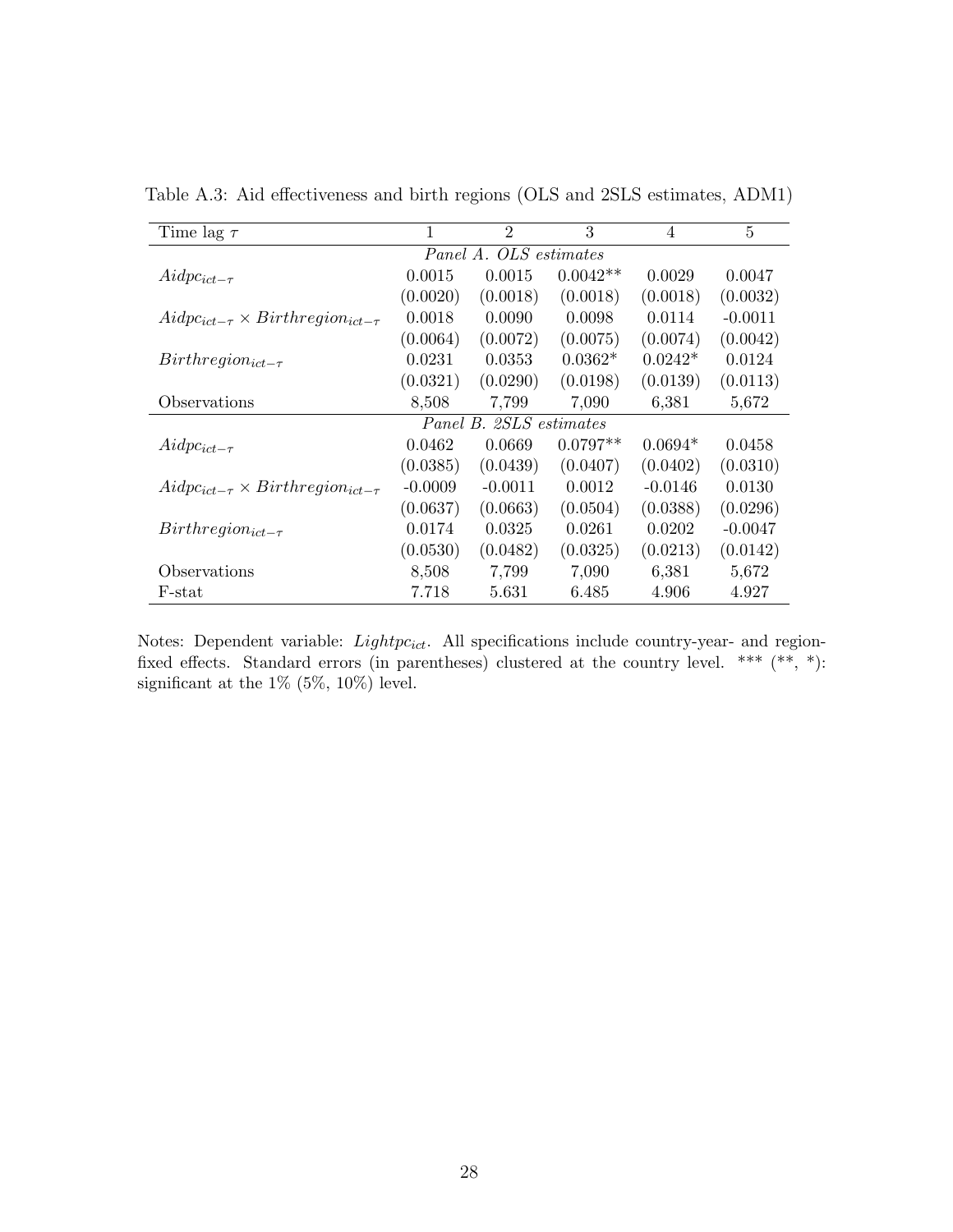| Subnational level                                | ADM <sub>2</sub>           | ADM1      | ADM <sub>2</sub>                             | ADM1           |  |  |  |  |
|--------------------------------------------------|----------------------------|-----------|----------------------------------------------|----------------|--|--|--|--|
| Time lag $\tau$                                  | 1                          |           | $\overline{2}$                               | $\overline{2}$ |  |  |  |  |
|                                                  | Panel A. Aid effectiveness |           |                                              |                |  |  |  |  |
| $Aidpc_{ict-\tau}$                               | $0.0762***$                | $0.0688*$ | $0.0477***$                                  | 0.0304         |  |  |  |  |
|                                                  | (0.0234)                   | (0.0407)  | (0.0156)                                     | (0.0209)       |  |  |  |  |
| Observations                                     | 23,084                     | 2,836     | 17,313                                       | 2,127          |  |  |  |  |
| F-stat                                           | 31.56                      | 9.004     | 19.43                                        | 7.226          |  |  |  |  |
|                                                  |                            |           | Panel B. Aid effectiveness and birth regions |                |  |  |  |  |
| $Aidpc_{ict-\tau}$                               | $0.0735***$                | 0.0661    | $0.0483***$                                  | 0.0356         |  |  |  |  |
|                                                  | (0.0225)                   | (0.0410)  | (0.0160)                                     | (0.0250)       |  |  |  |  |
| $Aidpc_{ict-\tau} \times Birthregion_{ict-\tau}$ | 0.0223                     | 0.0039    | $-0.0085$                                    | $-0.0304$      |  |  |  |  |
|                                                  | (0.0445)                   | (0.0506)  | (0.0209)                                     | (0.0311)       |  |  |  |  |
| $Birthregion_{ict-\tau}$                         | 0.0416                     | 0.0191    | 0.0183                                       | 0.0353         |  |  |  |  |
|                                                  | (0.0400)                   | (0.0525)  | (0.0301)                                     | (0.0355)       |  |  |  |  |
| Observations                                     | 23,084                     | 2,836     | 17,313                                       | 2,127          |  |  |  |  |
| F-stat                                           | 17.66                      | 4.722     | 10.90                                        | 3.326          |  |  |  |  |

Table A.4: Robustness tests with 3-year averages (2SLS estimates, ADM2 and ADM1)

Notes: Data are grouped into the following three-year periods: 2000–02, 2003–05, 2006–08, 2009–2011, and 2012–13 (no data available for 2014). Dependent variable:  $Lightpc_{ict}$ . All specifications include country-year- and region-fixed effects. Standard errors (in parentheses) clustered at the country level. \*\*\*  $(**, *)$ : significant at the 1% (5%, 10%) level.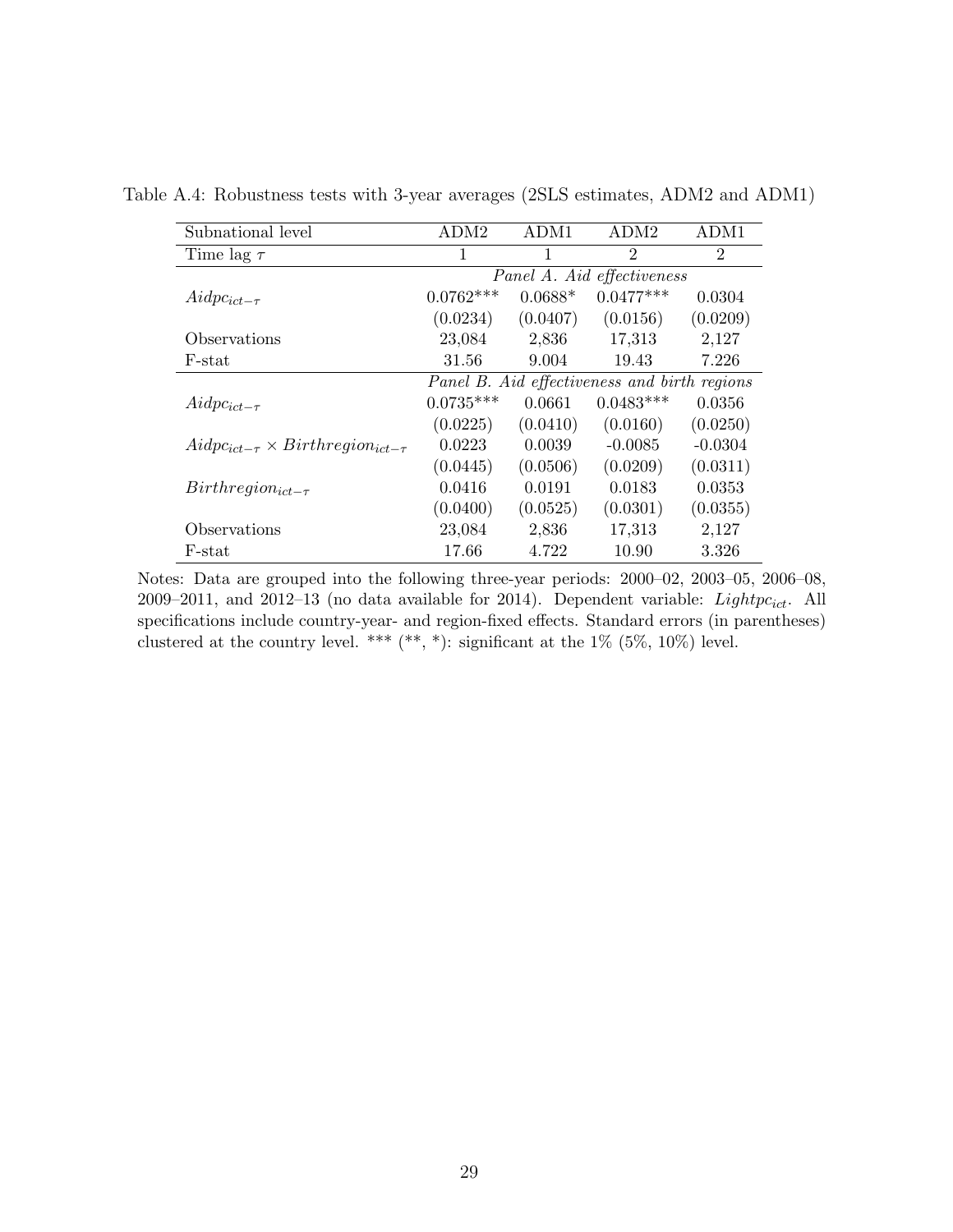| Time lag $\tau$                                | 1                                            | $\overline{2}$ | 3           | 4           | 5           |  |  |
|------------------------------------------------|----------------------------------------------|----------------|-------------|-------------|-------------|--|--|
|                                                | Panel A. Aid effectiveness                   |                |             |             |             |  |  |
| $Aid_{ict-\tau}$                               | $0.0175***$                                  | $0.0218***$    | $0.0266***$ | $0.0247***$ | $0.0211***$ |  |  |
|                                                | (0.0066)                                     | (0.0067)       | (0.0065)    | (0.0054)    | (0.0057)    |  |  |
| Observations                                   | 69,054                                       | 63,305         | 57,557      | 51,810      | 46,052      |  |  |
| F-stat                                         | 51.43                                        | 44.32          | 36.95       | 34.09       | 36.91       |  |  |
|                                                | Panel B. Aid effectiveness and birth regions |                |             |             |             |  |  |
| $Aid_{ict-\tau}$                               | $0.0181***$                                  | $0.0217***$    | $0.0262***$ | $0.0245***$ | $0.0210***$ |  |  |
|                                                | (0.0068)                                     | (0.0067)       | (0.0065)    | (0.0055)    | (0.0062)    |  |  |
| $Aid_{ict-\tau} \times Birthregion_{ict-\tau}$ | $-0.0091$                                    | $-0.0010$      | 0.0021      | 0.0022      | 0.0011      |  |  |
|                                                | (0.0113)                                     | (0.0111)       | (0.0086)    | (0.0067)    | (0.0072)    |  |  |
| $Birthregion_{ict-\tau}$                       | 0.0544                                       | 0.0542         | $0.0480*$   | 0.0202      | $-0.0058$   |  |  |
|                                                | (0.0361)                                     | (0.0341)       | (0.0250)    | (0.0197)    | (0.0151)    |  |  |
| Observations                                   | 69,054                                       | 63,305         | 57,557      | 51,810      | 46,052      |  |  |
| F-stat                                         | 27.33                                        | 22.33          | 18.76       | 17.94       | 17.19       |  |  |

Table A.5: Robustness tests with log of total aid flows (2SLS estimates, ADM2)

Notes: Dependent variable:  $Lightpc_{ict}$ . All specifications include country-year- and regionfixed effects. Standard errors (in parentheses) clustered at the country level. \*\*\*  $(**, *)$ : significant at the 1% (5%, 10%) level.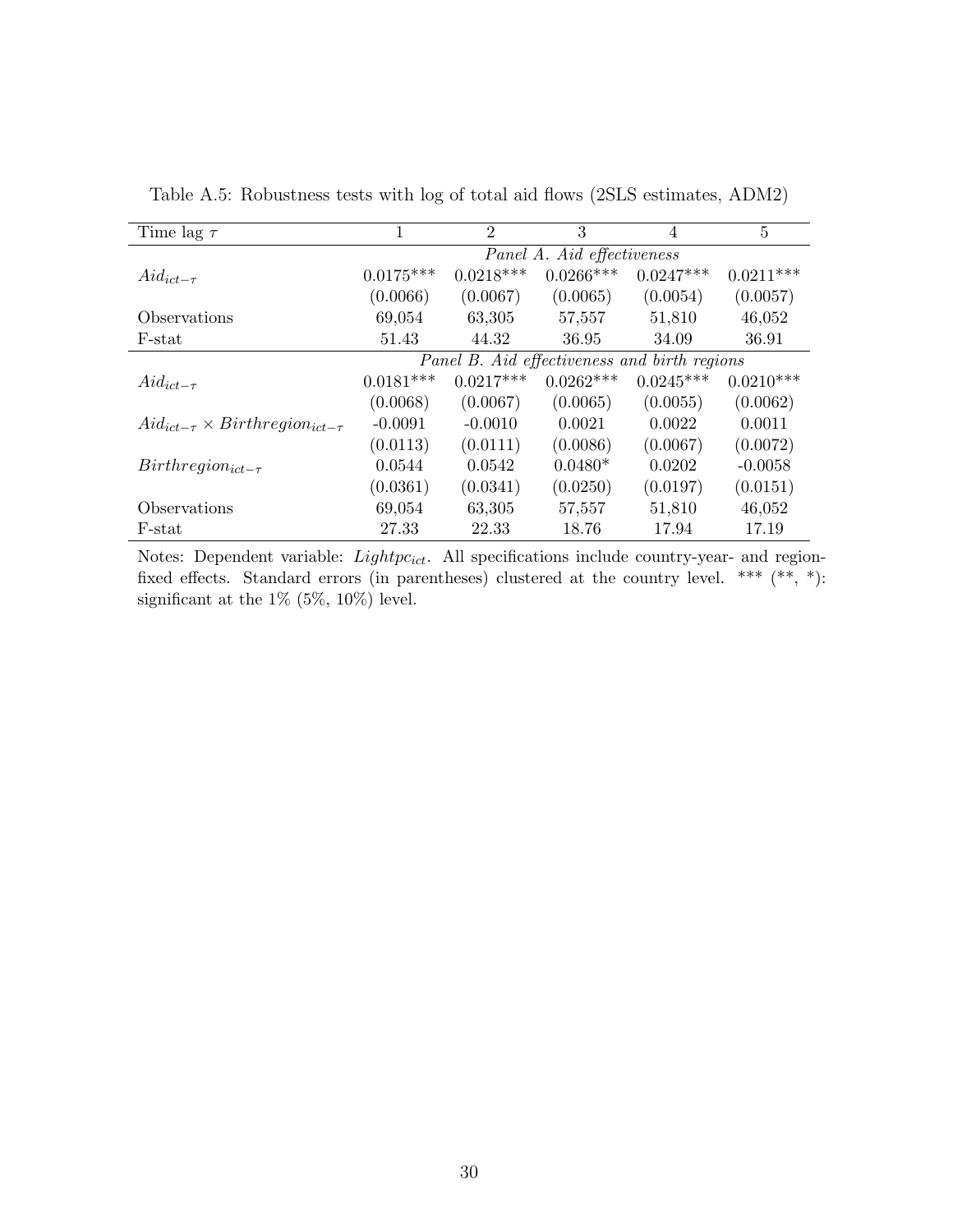| Time lag $\tau$                                     |                            | $\overline{2}$ | 3                                            | 4           | 5           |  |  |
|-----------------------------------------------------|----------------------------|----------------|----------------------------------------------|-------------|-------------|--|--|
|                                                     | Panel A. Aid effectiveness |                |                                              |             |             |  |  |
| $AidDummy_{ict-\tau}$                               | $0.2628***$                | $0.3100***$    | $0.3720***$                                  | $0.3358***$ | $0.2581***$ |  |  |
|                                                     | (0.0947)                   | (0.0921)       | (0.0887)                                     | (0.0815)    | (0.0756)    |  |  |
| <i><b>Observations</b></i>                          | 69,252                     | 63,481         | 57,710                                       | 51,939      | 46,168      |  |  |
| F-stat                                              | 50.30                      | 58.22          | 47.79                                        | 42.02       | 61.15       |  |  |
|                                                     |                            |                | Panel B. Aid effectiveness and birth regions |             |             |  |  |
| $AidDummy_{ict-\tau}$                               | $0.2713***$                | $0.3047***$    | $0.3620***$                                  | $0.3276***$ | $0.2508***$ |  |  |
|                                                     | (0.0960)                   | (0.0921)       | (0.0888)                                     | (0.0832)    | (0.0800)    |  |  |
| $AidDummy_{ict-\tau} \times Birthregion_{ict-\tau}$ | $-0.0284$                  | 0.0056         | 0.0237                                       | 0.0244      | 0.0210      |  |  |
|                                                     | (0.0423)                   | (0.0406)       | (0.0320)                                     | (0.0239)    | (0.0215)    |  |  |
| $Birthregion_{ict-\tau}$                            | 0.0604                     | $0.0575*$      | $0.0483*$                                    | 0.0209      | $-0.0045$   |  |  |
|                                                     | (0.0371)                   | (0.0347)       | (0.0250)                                     | (0.0191)    | (0.0142)    |  |  |
| Observations                                        | 69,252                     | 63,481         | 57,710                                       | 51,939      | 46,168      |  |  |
| $F\text{-stat}$                                     | 28.34                      | 30.92          | 25.01                                        | 21.77       | 29.97       |  |  |

Table A.6: Robustness test with binary aid indicator (2SLS estimates, ADM2)

Notes: Dependent variable:  $Lightpc_{ict}$ . All specifications include country-year- and regionfixed effects. Standard errors (in parentheses) clustered at the country level. \*\*\*  $(**, *)$ : significant at the 1% (5%, 10%) level.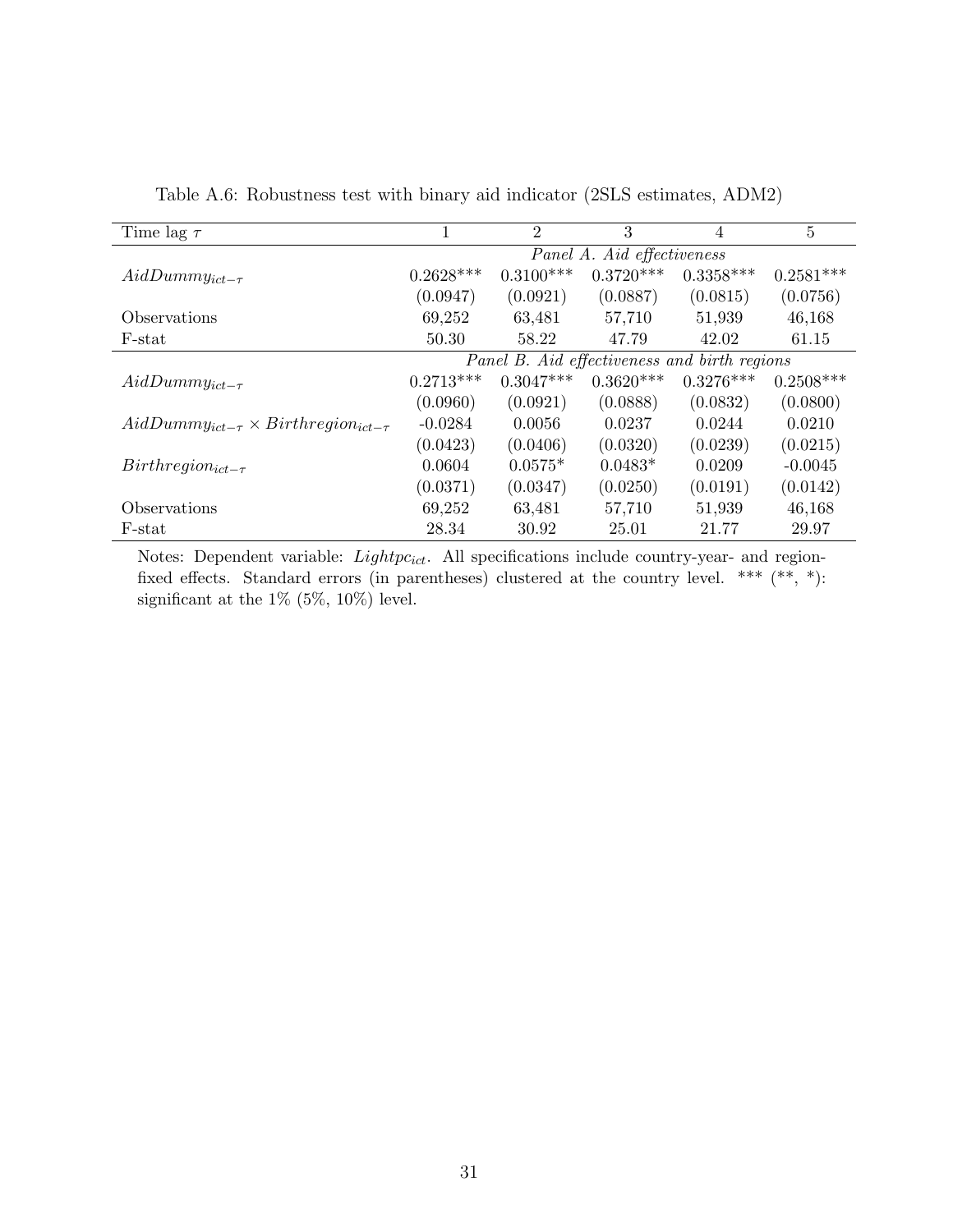| Time lag $\tau$                                  |                                              | $\overline{2}$ | 3          | 4          | 5          |  |  |
|--------------------------------------------------|----------------------------------------------|----------------|------------|------------|------------|--|--|
|                                                  | Panel A. Aid effectiveness                   |                |            |            |            |  |  |
| $ODApc_{ict-\tau}$                               | 0.0996                                       | $0.1744*$      | $0.2331**$ | $0.2126**$ | $0.1423**$ |  |  |
|                                                  | (0.0607)                                     | (0.0957)       | (0.0999)   | (0.0929)   | (0.0613)   |  |  |
| Observations                                     | 69,252                                       | 63,481         | 57,710     | 51,939     | 46,168     |  |  |
| F-stat                                           | 8.246                                        | 5.085          | 6.350      | 5.765      | 6.755      |  |  |
|                                                  | Panel B. Aid effectiveness and birth regions |                |            |            |            |  |  |
| $ODApc_{ict-\tau}$                               | $0.1087*$                                    | 0.1769         | $0.2318**$ | $0.2269**$ | $0.1587*$  |  |  |
|                                                  | (0.0654)                                     | (0.1080)       | (0.1069)   | (0.1094)   | (0.0838)   |  |  |
| $ODApc_{ict-\tau} \times Birthregion_{ict-\tau}$ | $-0.0434$                                    | $-0.0153$      | $-0.0067$  | $-0.0608$  | $-0.0493$  |  |  |
|                                                  | (0.0766)                                     | (0.1028)       | (0.0945)   | (0.0831)   | (0.0798)   |  |  |
| $Birthregion_{ict-\tau}$                         | 0.0521                                       | 0.0510         | 0.0435     | 0.0223     | $-0.0018$  |  |  |
|                                                  | (0.0375)                                     | (0.0358)       | (0.0266)   | (0.0218)   | (0.0163)   |  |  |
| Observations                                     | 69,252                                       | 63,481         | 57,710     | 51,939     | 46,168     |  |  |
| F-stat                                           | 4.605                                        | 2.936          | 3.110      | 2.432      | 2.339      |  |  |

Table A.7: Robustness tests with log of ODA-like aid per capita (2SLS estimates, ADM2)

Notes: Dependent variable:  $Lightpc_{ict}$ . Our instrument for ODA is the interaction of (logged) steel production and the probability to receive ODA-like aid. All specifications include country-year- and region-fixed effects. Standard errors (in parentheses) clustered at the country level. \*\*\* (\*\*, \*): significant at the  $1\%$  (5%, 10%) level.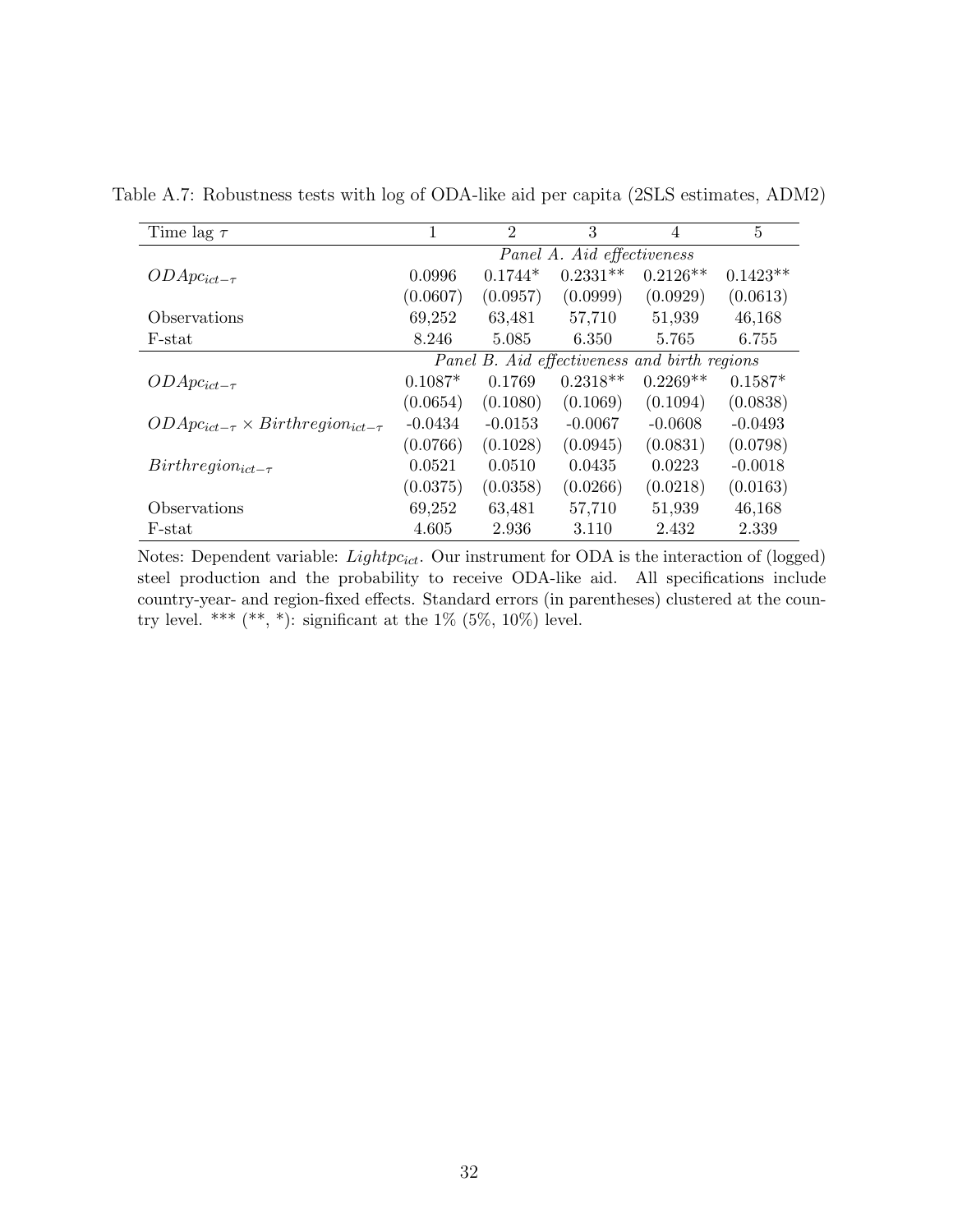| Time lag $\tau$                                      |                            | $\overline{2}$ | 3           | 4                                            | $\overline{5}$ |  |
|------------------------------------------------------|----------------------------|----------------|-------------|----------------------------------------------|----------------|--|
|                                                      | Panel A. Aid effectiveness |                |             |                                              |                |  |
| $EconAidpc_{ict-\tau}$                               | $0.1096**$                 | $0.1307***$    | $0.1654***$ | $0.1420***$                                  | $0.1276***$    |  |
|                                                      | (0.0433)                   | (0.0430)       | (0.0465)    | (0.0328)                                     | (0.0411)       |  |
| Observations                                         | 69,252                     | 63,481         | 57,710      | 51,939                                       | 46,168         |  |
| F-stat                                               | 43.56                      | 52.68          | 36.70       | 39.01                                        | 29.69          |  |
|                                                      |                            |                |             | Panel B. Aid effectiveness and birth regions |                |  |
| $EconAidpc_{ict-\tau}$                               | $0.1013**$                 | $0.1172***$    | $0.1554***$ | $0.1356***$                                  | $0.1225***$    |  |
|                                                      | (0.0409)                   | (0.0411)       | (0.0450)    | (0.0322)                                     | (0.0415)       |  |
| $EconAidpc_{ict-\tau} \times Birthregion_{ict-\tau}$ | 0.2187                     | 0.3911         | 0.2567      | 0.1953                                       | 0.1313         |  |
|                                                      | (0.2750)                   | (0.3985)       | (0.3111)    | (0.2229)                                     | (0.1768)       |  |
| $Birthregion_{ict-\tau}$                             | 0.0446                     | 0.0440         | $0.0424*$   | 0.0154                                       | $-0.0043$      |  |
|                                                      | (0.0326)                   | (0.0307)       | (0.0243)    | (0.0207)                                     | (0.0169)       |  |
| Observations                                         | 69,252                     | 63,481         | 57,710      | 51,939                                       | 46,168         |  |
| F-stat                                               | 1.576                      | 1.314          | 1.057       | 0.967                                        | 1.081          |  |

Table A.8: Robustness tests with log of economic infrastructure aid per capita (2SLS estimates, ADM2)

Notes: Dependent variable:  $Lightpc_{ict}$ . Our instrument for economic infrastructure aid is the interaction of (logged) steel production and the probability to receive economic infrastructure aid. All specifications include country-year- and region-fixed effects. Standard errors (in parentheses) clustered at the country level. \*\*\*  $(**, *)$ : significant at the 1% (5%, 10%) level.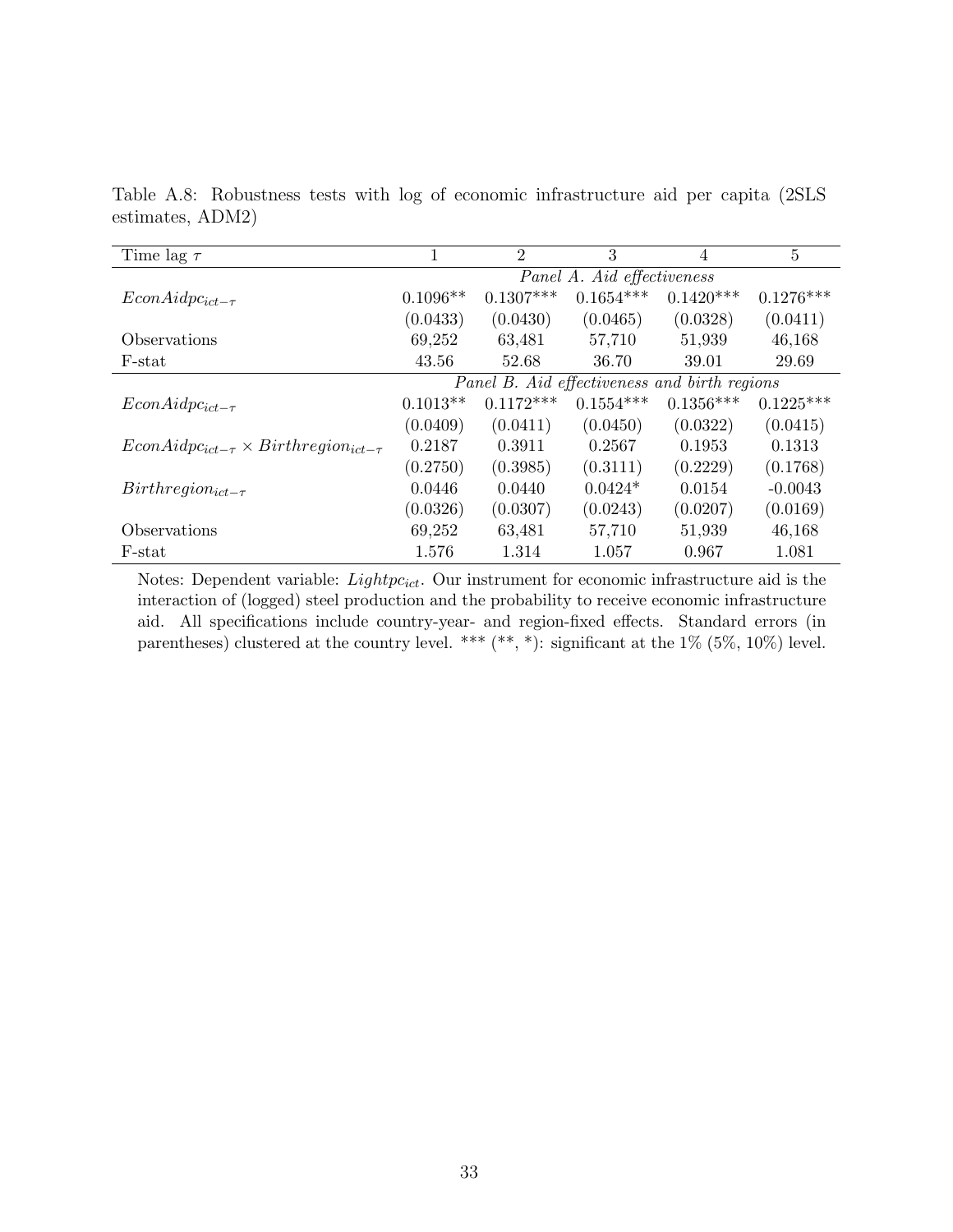| Time lag $\tau$                                  | 1                          | $\overline{2}$ | 3          | $\overline{4}$                               | $\overline{5}$ |  |
|--------------------------------------------------|----------------------------|----------------|------------|----------------------------------------------|----------------|--|
|                                                  | Panel A. Aid effectiveness |                |            |                                              |                |  |
| $Aidpc_{ict-\tau}$                               | $0.1348*$                  | $0.1534**$     | $0.1858**$ | $0.1503**$                                   | $0.1343*$      |  |
|                                                  | (0.0773)                   | (0.0777)       | (0.0829)   | (0.0725)                                     | (0.0782)       |  |
| Observations                                     | 69,252                     | 63,481         | 57,710     | 51,939                                       | 46,168         |  |
| F-stat                                           | 8.292                      | 7.116          | 6.790      | 8.275                                        | 8.757          |  |
|                                                  |                            |                |            | Panel B. Aid effectiveness and birth regions |                |  |
| $Aidpc_{ict-\tau}$                               | $0.1491*$                  | $0.1616*$      | $0.1968**$ | $0.1588**$                                   | 0.1418         |  |
|                                                  | (0.0890)                   | (0.0872)       | (0.0940)   | (0.0796)                                     | (0.0867)       |  |
| $Aidpc_{ict-\tau} \times Birthregion_{ict-\tau}$ | $-0.1065$                  | $-0.0888$      | $-0.0980$  | $-0.0848$                                    | $-0.0726$      |  |
|                                                  | (0.1099)                   | (0.1160)       | (0.1126)   | (0.0929)                                     | (0.1019)       |  |
| $Birthregion_{ict-\tau}$                         | 0.0653                     | 0.0710         | $0.0599*$  | 0.0317                                       | 0.0029         |  |
|                                                  | (0.0461)                   | (0.0443)       | (0.0336)   | (0.0268)                                     | (0.0232)       |  |
| Observations                                     | 69,252                     | 63,481         | 57,710     | 51,939                                       | 46,168         |  |
| F-stat                                           | 4.193                      | 3.575          | 3.367      | 4.543                                        | 4.505          |  |

Table A.9: Robustness tests with instrument based on China's Cold War aid (2SLS estimates, ADM2)

Notes: Dependent variable:  $Lightpc_{ict}$ . All specifications include country-year- and regionfixed effects. Standard errors (in parentheses) clustered at the country level. \*\*\* (\*\*, \*): significant at the 1% (5%, 10%) level.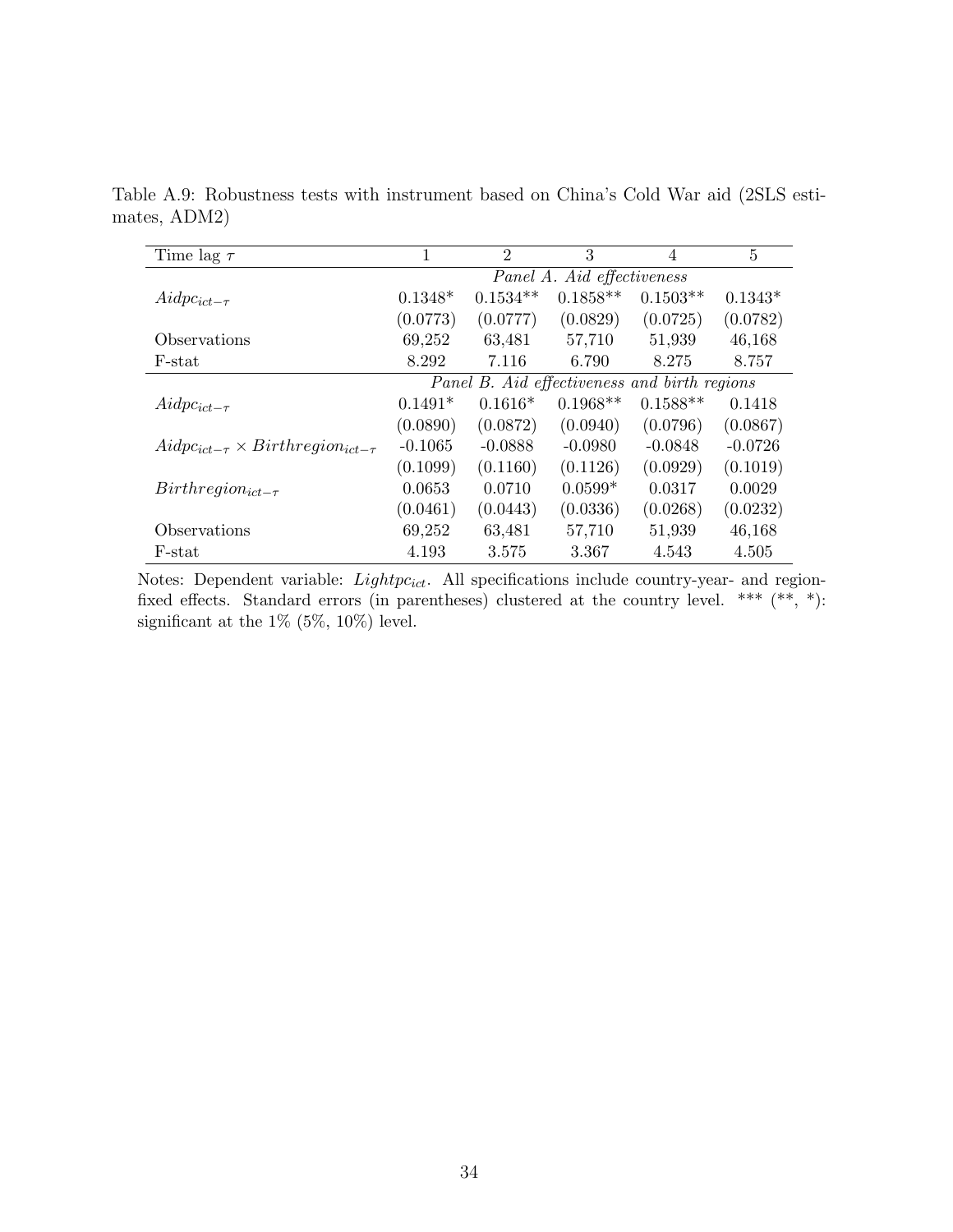| Time lag $\tau$                                    | 1                                                          | $\overline{2}$ | 3           | 4           | 5           |  |  |  |  |  |
|----------------------------------------------------|------------------------------------------------------------|----------------|-------------|-------------|-------------|--|--|--|--|--|
|                                                    | Panel A. Two-way clustered by country and year             |                |             |             |             |  |  |  |  |  |
| $Aidpc_{ict-\tau}$                                 | $0.0753**$                                                 | $0.1002**$     | $0.1295***$ | $0.1146***$ | $0.0906**$  |  |  |  |  |  |
|                                                    | (0.0340)                                                   | (0.0394)       | (0.0278)    | (0.0395)    | (0.0389)    |  |  |  |  |  |
|                                                    | Panel B. Clustered by ADM1 region                          |                |             |             |             |  |  |  |  |  |
| $Aidpc_{ict-\tau}$                                 | $0.0753***$                                                | $0.1002***$    | $0.1295***$ | $0.1146***$ | $0.0906***$ |  |  |  |  |  |
|                                                    | (0.0234)                                                   | (0.0255)       | (0.0271)    | (0.0249)    | (0.0230)    |  |  |  |  |  |
| Panel C. Two-way clustered by ADM1 region and year |                                                            |                |             |             |             |  |  |  |  |  |
| $Aidpc_{ict-\tau}$                                 | $0.0753**$                                                 | $0.1002***$    | $0.1295***$ | $0.1146***$ | $0.0906**$  |  |  |  |  |  |
|                                                    | (0.0308)                                                   | (0.0371)       | (0.0273)    | (0.0411)    | (0.0384)    |  |  |  |  |  |
|                                                    | Panel D. Two-way clustered by ADM1 region and country-year |                |             |             |             |  |  |  |  |  |
| $Aidpc_{ict-\tau}$                                 | $0.0883***$                                                | $0.1000***$    | $0.1272***$ | $0.1151***$ | $0.1027***$ |  |  |  |  |  |
|                                                    | (0.0292)                                                   | (0.0296)       | (0.0340)    | (0.0298)    | (0.0284)    |  |  |  |  |  |
|                                                    | Panel E. Clustered by ADM2 region                          |                |             |             |             |  |  |  |  |  |
| $Aidpc_{ict-\tau}$                                 | $0.0753***$                                                | $0.1002***$    | $0.1295***$ | $0.1146***$ | $0.0906***$ |  |  |  |  |  |
|                                                    | (0.0254)                                                   | (0.0298)       | (0.0311)    | (0.0291)    | (0.0265)    |  |  |  |  |  |

Table A.10: Robustness tests with different clustering I (2SLS estimates, ADM2)

Notes: Dependent variable:  $Lightpc_{ict}$ . All specifications include country-year- and regionfixed effects. Standard errors (in parentheses) clustered at the level indicated in the panel headers. \*\*\*  $(**, *)$ : significant at the  $1\%$   $(5\%, 10\%)$  level.